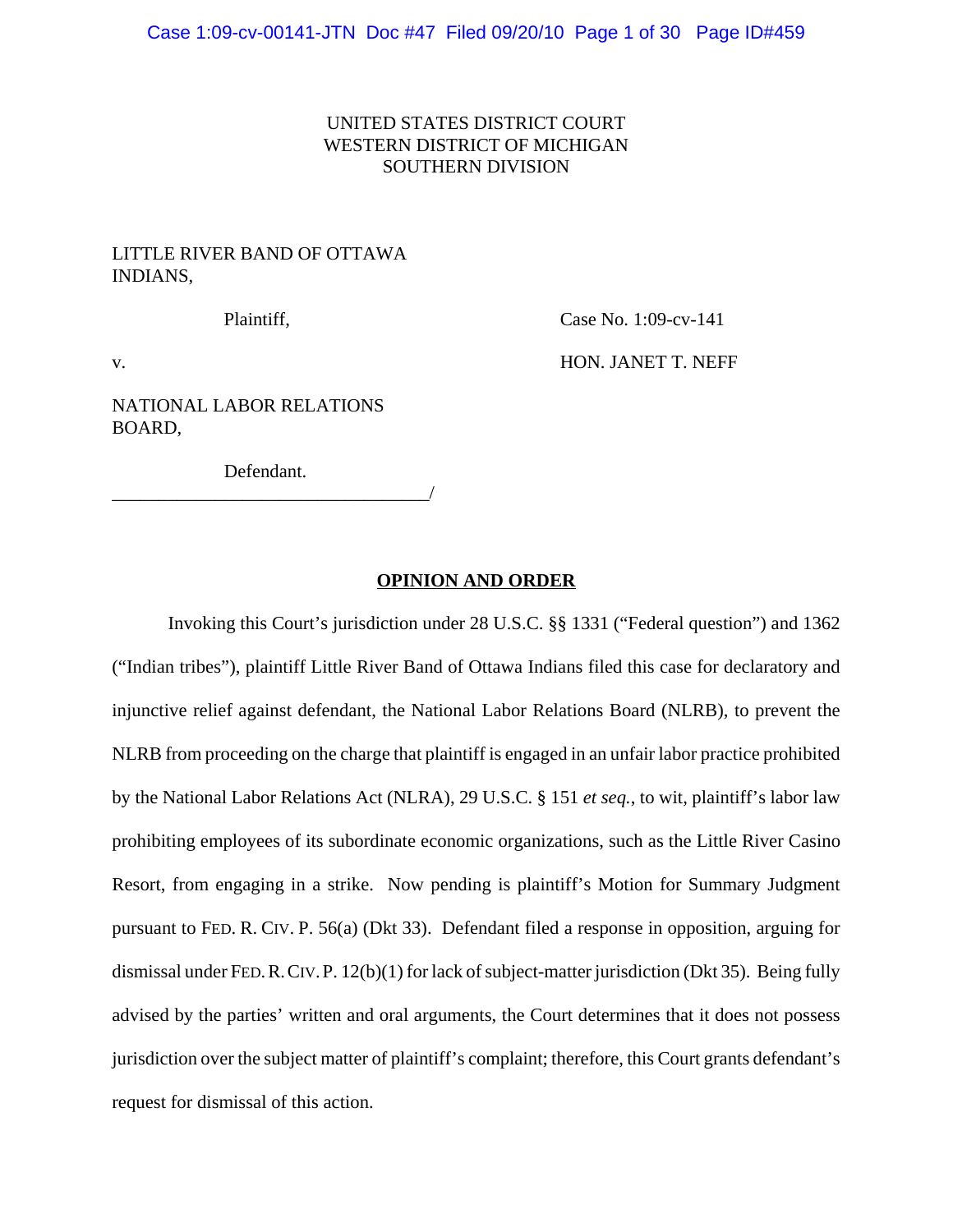# **I. BACKGROUND**

# **A. Statement of Facts**<sup>1</sup>

# **1.** *The Little River Band of Ottawa Indians*

Plaintiff is a federally recognized Indian tribe. 25 U.S.C. § 1300k-2(a); Amended Verified Complaint (AVC) [Dkt 8] ¶ 1; Kimberly Alexander Affidavit [Dkt 34-2]. The tribe has nearly 4,000 enrolled members, who live in and near Manistee and Mason Counties in the State of Michigan. Ogema Larry Romanelli Affidavit [Dkt 34-3] ¶ 5. In accordance with the Indian Reorganization Act (IRA), 25 U.S.C. § 476, plaintiff promulgated a Constitution, and amendments thereto, which was approved by the Secretary of the Department of Interior. AVC ¶ 7; AVC Ex. A; Ogema Aff. ¶ 8; *see* 25 U.S.C. § 1300k-6(a)(1).

Pursuant to its Constitution, plaintiff is governed by an Executive Branch, through the office of the Tribal Ogema; a legislative branch, through the office of the Tribal Council; and a judicial branch, through the Tribal Court. AVC ¶ 8; AVC Ex. A, Arts. IV-VI. Its Constitution further provides that "[t]he Tribe's jurisdiction over its members and territory shall be exercised to the fullest extent consistent with this Constitution, the sovereign powers of the Tribe, and federal law." AVC Ex. A, Art. I, § 2. The Constitution empowers the Tribal Council "[t]o exercise the inherent powers of the Little River Band by establishing laws through the enactment of ordinances and adoption of resolutions not inconsistent with the Constitution . . . to govern the conduct of members of the Little River Band and other persons within its jurisdiction." *Id.*, Art. IV, § 7(a)(1).

<sup>&</sup>lt;sup>1</sup>The Court's Statement of Facts is taken in large part from plaintiff's Statement of Undisputed Material Facts (Dkt 34) and defendant's response thereto (Dkt 35).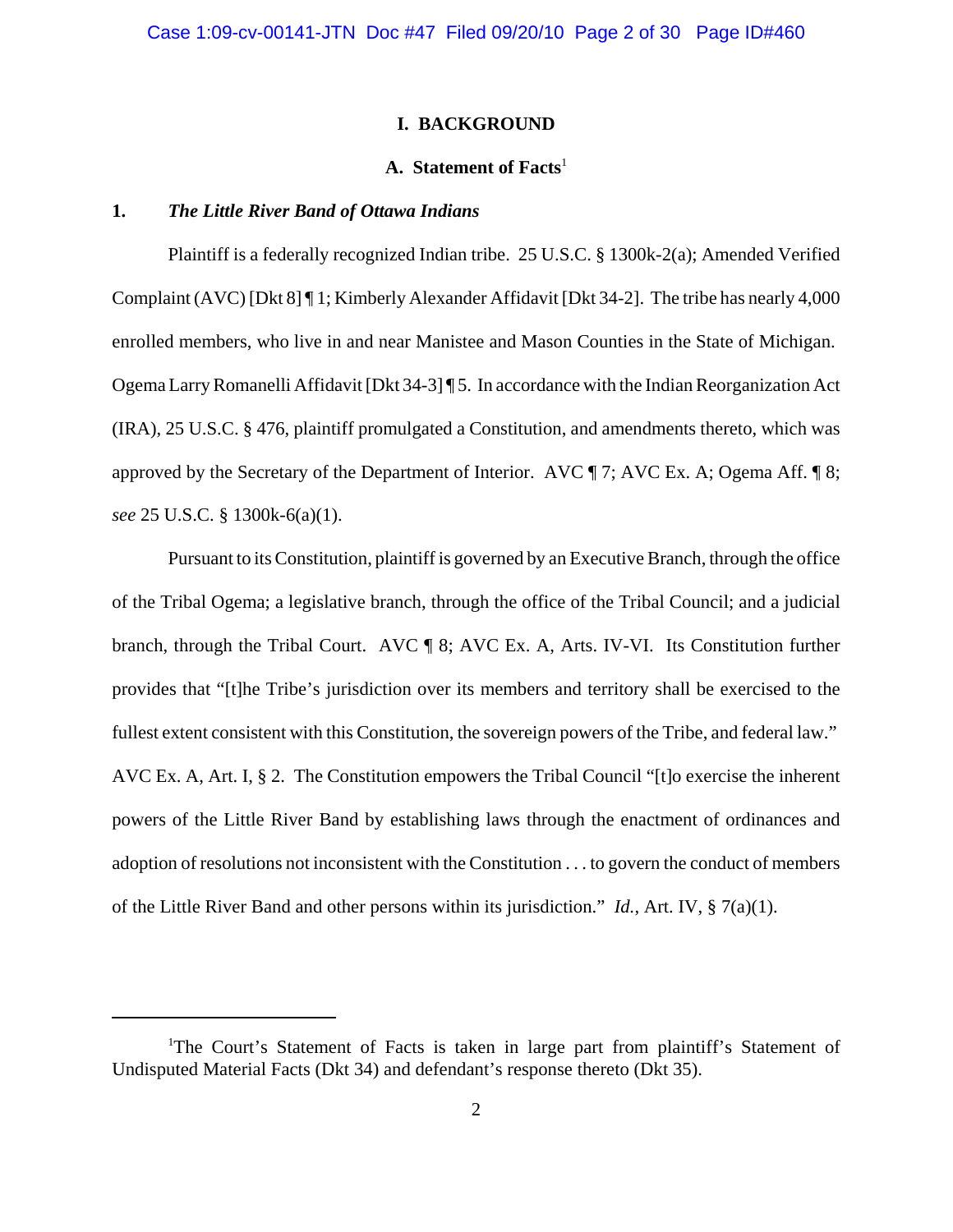# Case 1:09-cv-00141-JTN Doc #47 Filed 09/20/10 Page 3 of 30 Page ID#461

The United States, through the Secretary of Interior, has taken into trust on plaintiff's behalf over 1,200 acres of plaintiff's ancestral lands in and near Manistee and Mason Counties. Ogema Aff.  $\parallel$  7. Plaintiff exercises governmental authority over the activities of tribal members and non-Indians on these trust lands. AVC ¶¶ 12-25; Ogema Aff. ¶¶ 9-18, 20. Plaintiff is successfully restoring its tribal community and lands, and the provision of governmental services to tribal members pursuant to the Restoration Act. Ogema Aff. ¶¶ 6-12. Plaintiff's Housing Department, for example, has built, and is continuing to build, reservation homes for low income and elderly tribal members. Plaintiff's Health Department provides direct health care services to many tribal members and their families. It is upgrading its clinic and building a pharmacy to better serve the tribal community. Plaintiff's Department of Natural Resources is engaged in restoring sturgeon fish populations within the reservation. Plaintiff is maintaining and restoring its language through Anishinaabemowin language programs for tribal member youths and elders, and plans are under way for the construction of a new Community Center and Government Building complex on the reservation to unify, and enhance services to, the tribal community. *Id.* ¶ 11.

Lacking a tax base, plaintiff's governmental programs and services are jointly funded by (a) the generation of revenues pursuant to the Indian Gaming Regulatory Act (IGRA), 25 U.S.C. § 2701 *et seq.*; and (b) federal support, principally through contracts entered into by plaintiff with federal agencies through the Indian Self-Determination and Education Assistance Act of 1975, the Indian Health Care Improvement Act of 1976, and the Native American Housing Assistance and Self-Determination Act of 1996. Plaintiff's IGRA gaming revenues generally provide \$20 million per year in support of tribal government, which is over fifty percent of plaintiff's total budget. The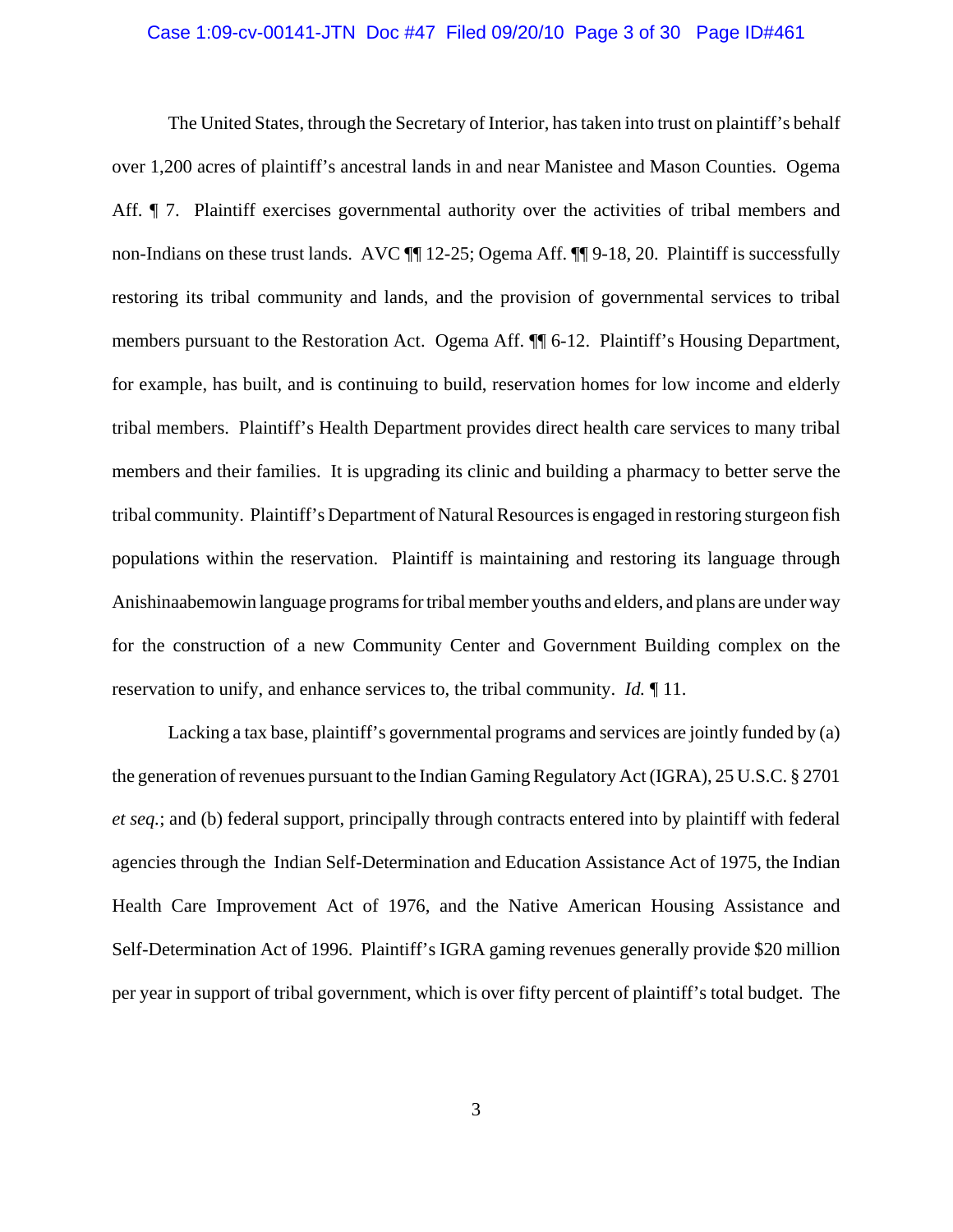#### Case 1:09-cv-00141-JTN Doc #47 Filed 09/20/10 Page 4 of 30 Page ID#462

remainder is covered primarily through a combination of the above-referenced federal programs. Ogema Aff. ¶ 12.

Over 1,000 employees work for plaintiff's governmental departments, agencies, commissions, and subordinate organizations, including tribal members and members of their immediate families, members of other Indian tribes, and non-Indians. Plaintiff's laws provide that qualified tribal members, their immediate family members, and members of other Indian tribes are given employment preferences within tribal government operations over non-Indians. Ogema Aff. ¶ 13.

# **2.** *The Little River Casino Resort*

The Band conducts IGRA gaming operations on its reservation through a subordinate economic organization of the Band known as the Little River Casino Resort ("the Casino"), which is established by the Tribal Council pursuant to plaintiff's Constitution. AVC ¶ 26; Ogema Aff. ¶¶ 14-15; Ex. D. The Casino is wholly owned and organized by plaintiff. AVC ¶ 26; AVC Ex. D; Ogema Aff. ¶¶ 15, 17. The Tribal Council retains sole authority to waive or limit the sovereign immunity of the Casino, to approve legal counsel for the Casino, and to approve contracts for part-time or full-time personnel; and all obligations, liabilities and property related to or concerning the Casino are those of the Tribe. AVC ¶ 26; Ogema Aff. ¶ 16. The Casino is managed by a Board of Directors, who, by the terms of plaintiff's Constitution and Board of Directors Act, are nominated by the Ogema, subject to confirmation by the Tribal Council. AVC Ex. A, Art. IV, § 7(h), Art. V, § 5(a)(4); AVC Ex. D, § 4.02(a)-(b). Board members must be enrolled members of the Tribe. AVC Ex. D, § 4.04(a). The Ogema has the power to remove a Board member for cause, unless overruled by a two-thirds majority vote of the Tribal Council. *Id.*, § 4.02(c).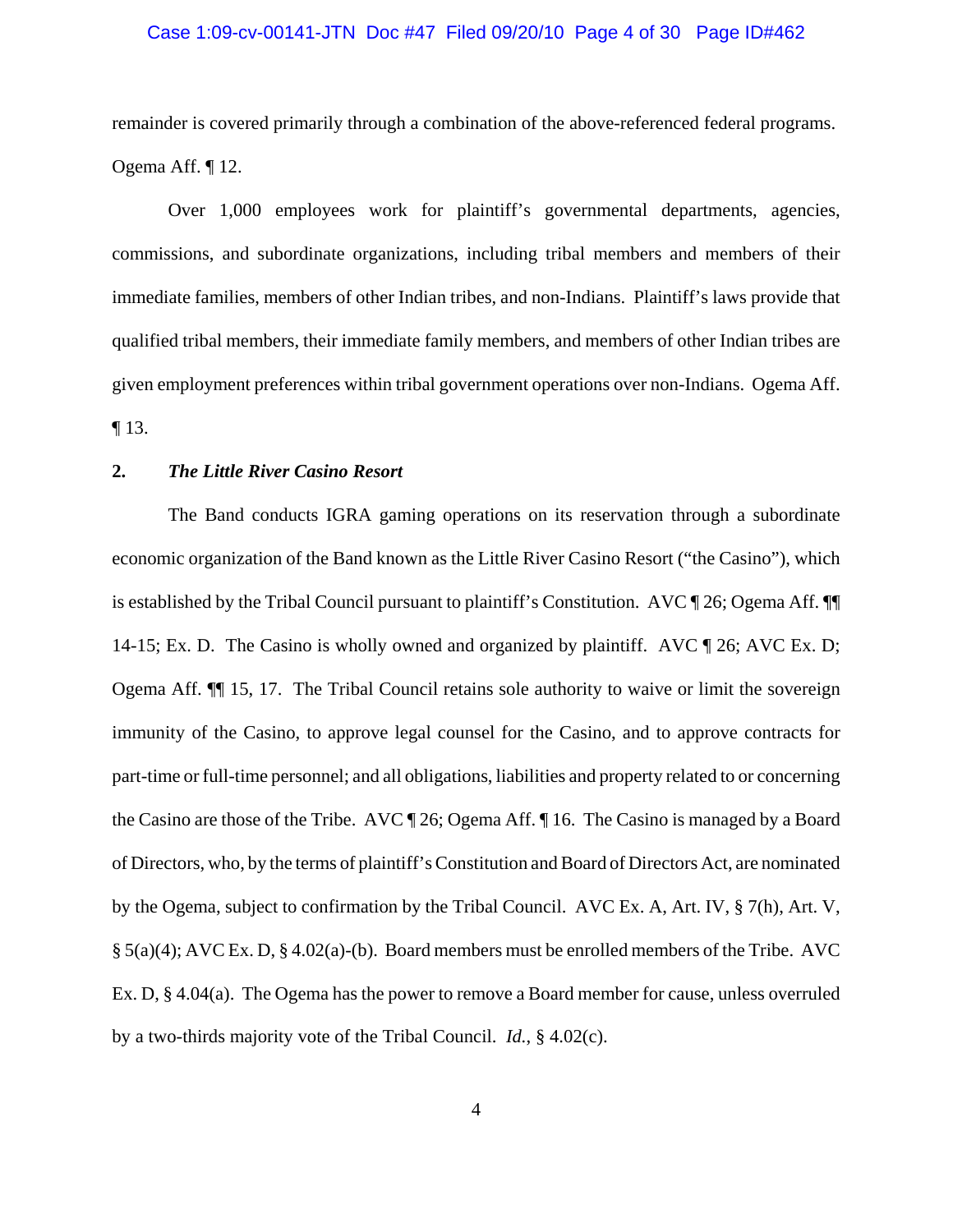#### Case 1:09-cv-00141-JTN Doc #47 Filed 09/20/10 Page 5 of 30 Page ID#463

Pursuant to plaintiff's Board of Directors Act, the Ogema must present the annual budget of the Casino to the Tribal Council for approval or amendment in accordance with plaintiff's Constitution. AVC Ex. D,  $\S$  5.02(a) and 5.03(a). Pursuant to the Act, the Casino's annual operating plan "shall be subject to approval by the Tribal Council by law or resolution." *Id.* § 5.03(b). Pursuant to the Act, the Casino Board must account for, and transfer to the accounts of the Tribal Council, all revenues generated by the Casino in accordance with Board procedures, which "shall be subject to modification by the Tribal Council by law or resolution." *Id.* § 5.01(c). Pursuant to the Act, the Casino Board has authority to approve and amend the Personnel Manual for the Casino, "subject to the overriding authority of the Tribal Council to alter such Personnel Manual by law or resolution," and the Casino Board is required to "provide at least a 30-day advance notice to the Ogema and Tribal Council of all proposed amendments to the Personnel Manual." *Id.* § 5.03(d).

The Casino Board may hire a General Manager for the Casino "in accordance with the laws and resolutions of the Tribe" and enter into an employment contract with the General Manager, provided "that such contract shall be subject to ratification by the Tribal Council." *Id.* § 5.03(c).

Plaintiff's IGRA gaming operations at the Casino employ tribal members, members of their immediate families, and members of other Indian tribes as well as several hundred non-Indians. Ogema Aff. ¶ 18. Many non-Indians (in the thousands per year) come from outside of the Band's reservation, from Michigan and other states, to engage in gaming at the LRCR, and the opportunity for such gaming is advertised to non-Indians outside of the reservation. Ogema Aff. ¶ 19.

Pursuant to its Constitution, plaintiff enacted a Fair Employment Practices Code to govern employment and labor relations within its regulatory jurisdiction. AVC  $\P$  12; AVC Ex. B; Ogema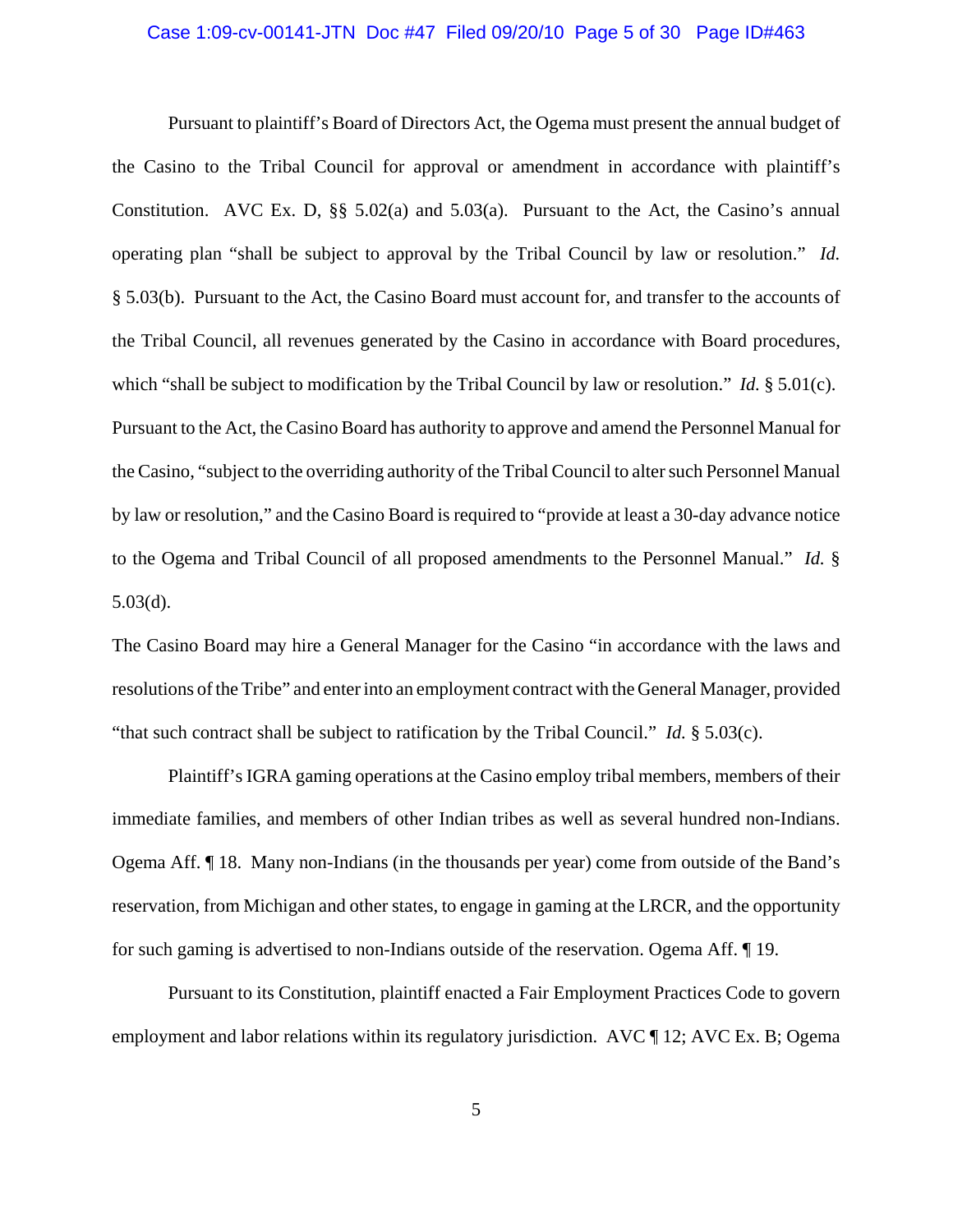Aff. ¶ 20. Article XVI of the Fair Employment Practices Code governs labor relations and collective bargaining with "public employers" within its jurisdiction. *See* AVC Ex. B, Art. XVI § 16.03 (definitions); AVC ¶¶ 14, 22-25; Ogema Aff. ¶ 20.

Plaintiff defines "public employer" as "a subordinate economic organization, department,

commission, agency, or authority of the Band engaged in any Governmental Operation of the Band."

AVC Ex. B, Art. XVI, § 16.03. "Governmental Operations of the Band," in turn, are defined as

the operations of the Little River Band of Ottawa Indians exercised pursuant to its inherent self-governing authority as a federally recognized Indian tribe or pursuant to its governmental activities expressly recognized or supported by Congress, whether through a subordinate economic organization of the Band or through a department, commission, agency, or authority of the Band including, but not limited to (1) the provision of health, housing, education, and other governmental services and programs to its members; (2) the generation of revenue to support the Band's governmental services and programs, including the operation of "Class II" and "Class III" gaming through the Little River Casino Resort; and (3) the exercise and operation of its administrative, regulatory, and police power authorities within the Band's jurisdiction.

*Id.*

Hence, pursuant to its Constitution and Article XVI, plaintiff regulates labor relations and collective bargaining matters, involving both tribal member employees and non-Indian employees within its reservation gaming operations conducted pursuant to the IGRA. AVC  $\P$  19, 21-26; Ogema Aff. ¶¶ 14-18, 20. The NLRB does not dispute the fact that plaintiff has enacted a law—Article XVI of the Band's Fair Employment Practices Code—that purports to regulate the labor relations of "public employers," and that the Casino falls within the tribal law's definition of "public employer"; however, the NLRB does not accede to plaintiff's legal conclusion implying that the labor relations of the Casino fall within plaintiff's regulatory jurisdiction. NLRB Resp. to Pl. Statement of Undisputed Material Facts [Dkt 35-2] ¶¶ 13-18.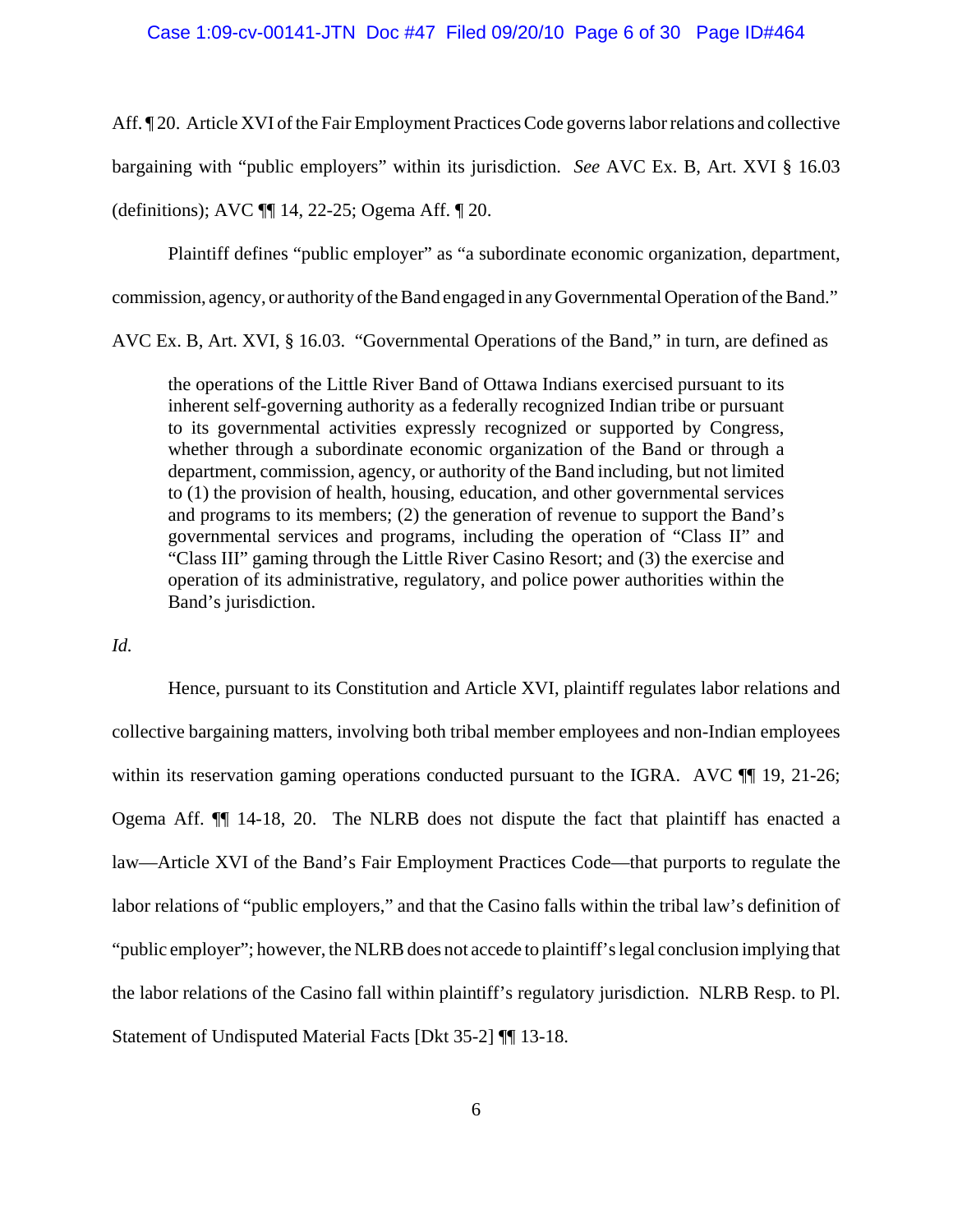#### Case 1:09-cv-00141-JTN Doc #47 Filed 09/20/10 Page 7 of 30 Page ID#465

Article XVI prohibits concerted action by public employees against the governmental operations of the Band in the form of strikes, work stoppages or slow downs. AVC Ex. B, §§ 16.03 (definitions of "strikes" and "Governmental Operations of the Band"), 16.06 (strikes prohibited). It also prohibits lock-outs by public employers. *Id.*, §§ 16.03 (definition of "lock-outs"), 16.07 (lock-outs prohibited). Article XVI provides that collective bargaining impasses between public employees and public employers must be resolved through alternative dispute resolution processes. *Id.*, § 16.17. Plaintiff's Constitution empowers the Tribal Council to create by ordinance regulatory commissions or subordinate organizations and to delegate to such organizations the power to manage the affairs and enterprises of the Little River Band. AVC Ex. A,  $\S$  7(f).

# **3.** *The Teamsters' Charge*

In contrast to plaintiff's labor law prohibiting employees of "subordinate economic organizations," such as the Casino, from "engag[ing] in a strike," AVC Ex. B, Art. XVI, the NLRA explicitly recognizes the right of employees covered by the Act to engage in lawful strikes, 29 U.S.C. §§ 157, 163. Further, the NLRA provides that covered employers who unlawfully interfere with the exercise of this right commit an unfair labor practice under § 8(a)(1) of the Act, 29 U.S.C.  $§ 158(a)(1).$ 

On or about March 28, 2008, the International Brotherhood of Teamsters filed a "Charge Against Employer" before the NLRB, naming plaintiff as the "employer against whom the charge is brought." AVC Exs. E, H (subpoena with Teamsters' Charge), and J (letter and subpoenas with Teamsters' Charge). The Teamsters' Charge asserts that the Tribal Government "has engaged in and is engaging in unfair labor practices within the meaning of section  $8(a)$ , subsection  $[1(1) \dots$  of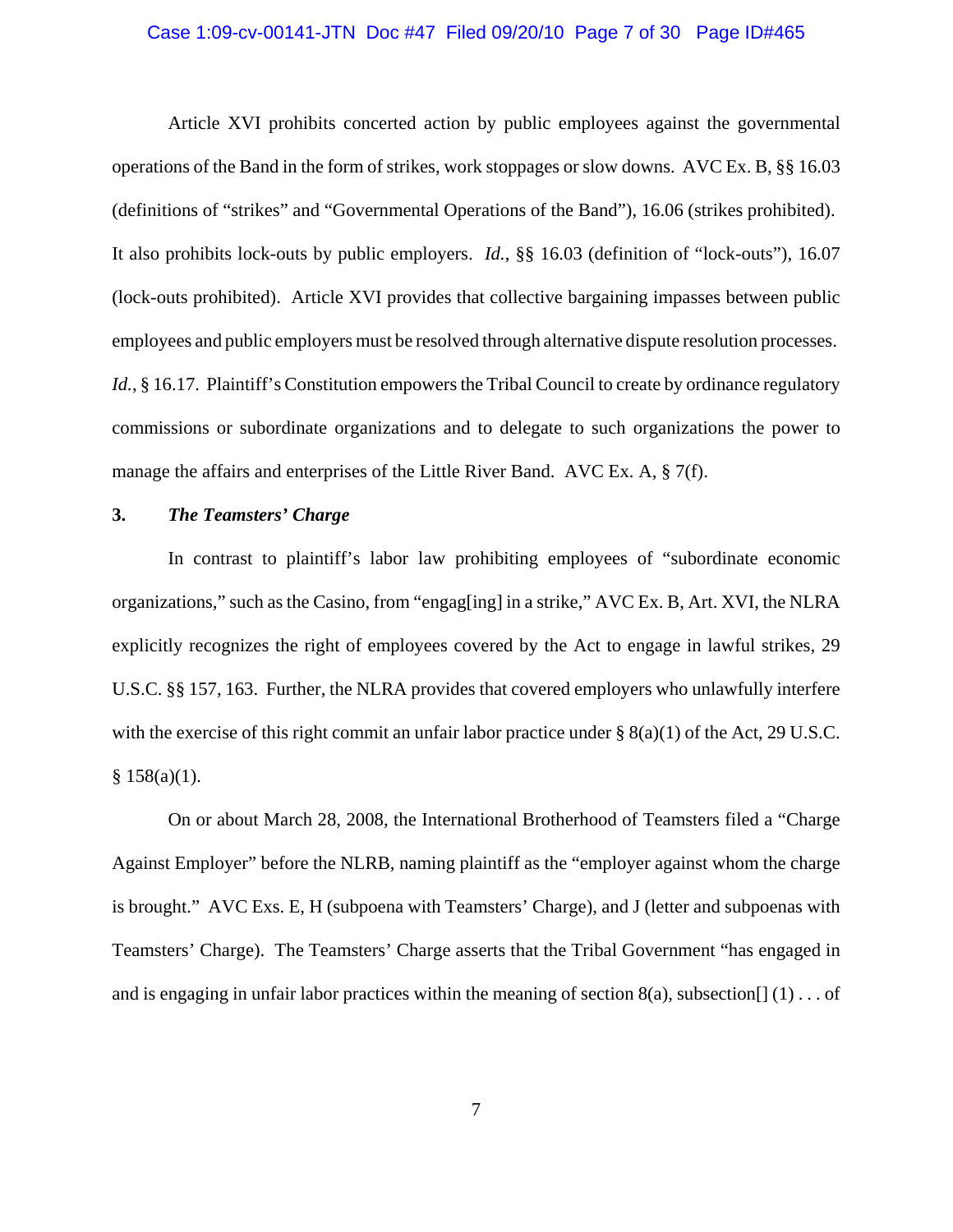## Case 1:09-cv-00141-JTN Doc #47 Filed 09/20/10 Page 8 of 30 Page ID#466

the National Labor Relations Act," 29 U.S.C. § 158(a)(1), and for the "facts constituting the alleged unfair labor practice" the Charge states, in pertinent part, that plaintiff has

promulgated the Constitution of the Little River Band of Ottawa Indians which on its face preempts the National Labor Relations Act jurisdiction. Said Constitution of the Little River Band of Ottawa Indians among it [sic] articles reserves authority to govern labor relations including but not limited to regulating terms and conditions under which collective bargaining agreements may or may not occur. The Constitution of the Little River Band of Ottawa Indians among other illegal articles denies employees the right to strike. By this and other conduct the respondent has intimated [sic] employees and utilized the Constitution of the Little River Band of Ottawa Indians as a means to deny employees the right to organize as protected by Section 7 of the Act.

AVC Exs. E, H (subpoena with Teamsters' Charge), and J (letter and subpoenas with Teamsters' Charge).

By a form letter dated March 28, 2008, NLRB Regional Director Stephen M. Glasser wrote to plaintiff's Tribal Council Speaker, Donald Koon, indicating that the Teamsters' Charge had been filed against plaintiff and that the case had been assigned to NLRB agent Craig Sizer. AVC Ex. F. By letter dated May 2, 2008, plaintiff's counsel wrote Glasser, opining that "such a claim is not properly adjudicated by the Board" and that "[s]hould the International Brotherhood of Teamsters or the Board seek to challenge the constitution or laws of the Little River Band of Ottawa Indians, such a case should be brought in the federal district court." AVC Ex. G.

On or about May 14, 2008, the NLRB issued a subpoena to Tribal Council Speaker Koon, demanding his appearance to provide signed affidavit testimony in reference to the Teamsters' Charge at the Grand Rapids office of the NLRB. AVC ¶ 31, Ex. H. By letter dated May 21, 2008, the members of the Tribal Council of the Band wrote NLRB Regional Director Glasser, in response to the subpoena, indicating that "[w]e will not subject our tribal government to the burdens of a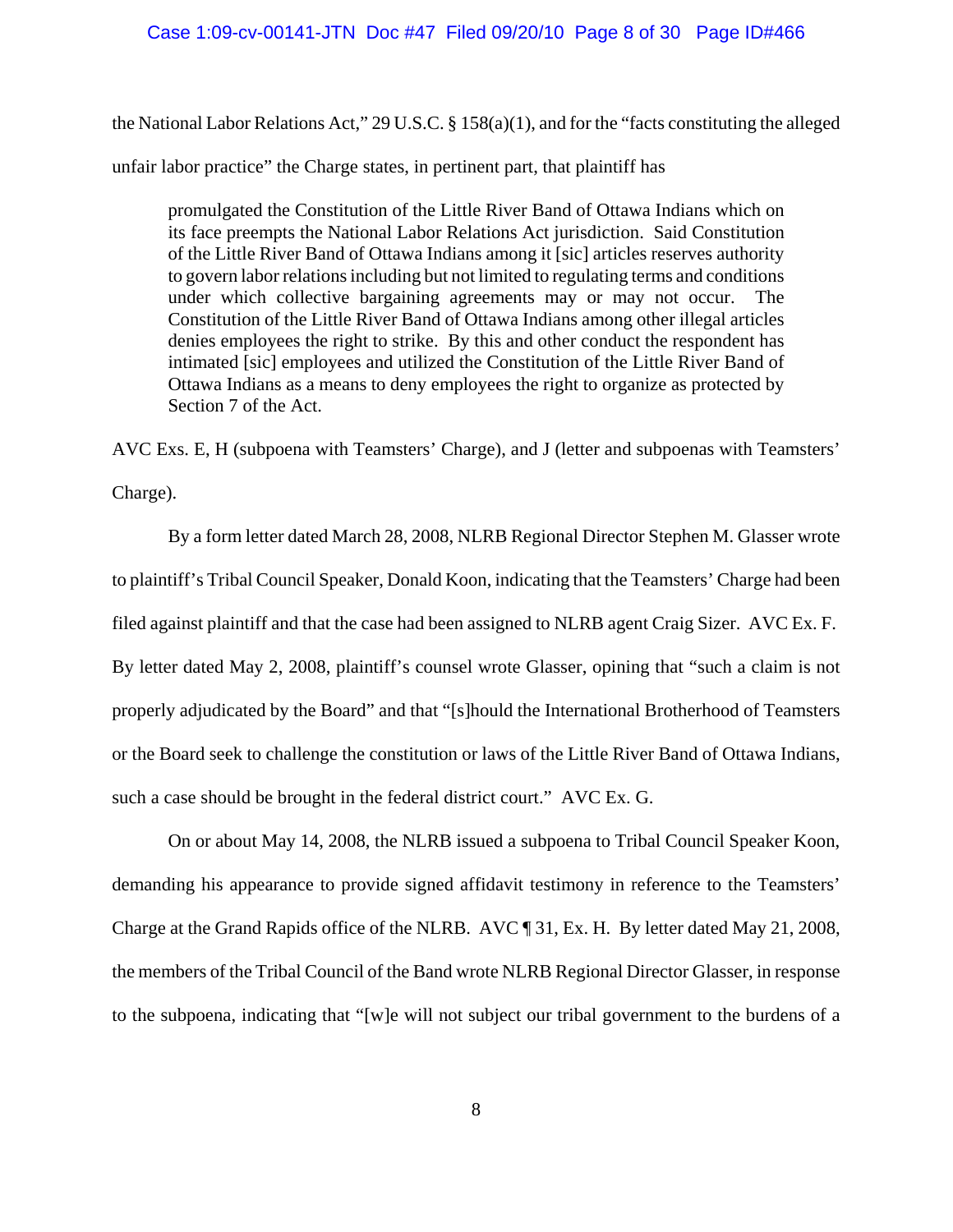subpoena issued in a matter over which we believe the NLRB plainly lacks jurisdiction." AVC Ex.

I; AVC ¶ 32.

The NLRB did not respond to the May 21, 2008 letter. However, by letter dated November 5, 2008, NLRB Agent Sizer wrote plaintiff's counsel, enclosing subpoenas issued to Tribal Council Speaker Koon and to the "Little River Band of Ottawa Indians Tribal Government, Attn: Custodian of the Records" in reference to the Teamsters' Charge. AVC ¶¶ 33-34; AVC Ex. J (subpoenas). In his letter, Sizer explained that he would

mainly be seeking information from Mr. Koons [sic] relevant to the Board's jurisdiction in this matter and whether the Tribe and the Casino constitute a single employer. Regarding the jurisdiction issue, I will be soliciting information to determine whether the Casino is an exclusively commercial venture generating income for the Tribe from the general public, whether the casino competes in the same commercial arena as other non-tribal casinos, whether it employs a significant number of non-tribal members, and whether it actively markets its operations to the general public. Regarding the single employer issue, I will be soliciting information to determine whether the Tribe and the Casino constitute a single integrated enterprise by virtue of such factors as common ownership, common management, centralized control of labor relations, and interrelation of operations.

AVC Ex. J (letter). The subpoenas were served upon the Band by certified mail and demanded appearances of Tribal Council Speaker Koon and the Tribal Council's Records Custodian to provide affidavit testimony and/or documents at the NLRB's Grand Rapids office. AVC ¶ 34, Ex. J (subpoenas).

Plaintiff's counsel wrote NLRB Regional Director Glasser a second time, in a letter dated

December 11, 2008, explaining why neither Tribal Council Speaker Koon nor the Tribal Council's

Records Custodian would appear to respond to the subpoenas. Plaintiff's counsel wrote

We understand from correspondence and communications with Board Agent, Craig Sizer, that the NLRB has issued the subpoenas in an attempt to establish its jurisdiction to proceed with this Charge. In particular, we understand that the NLRB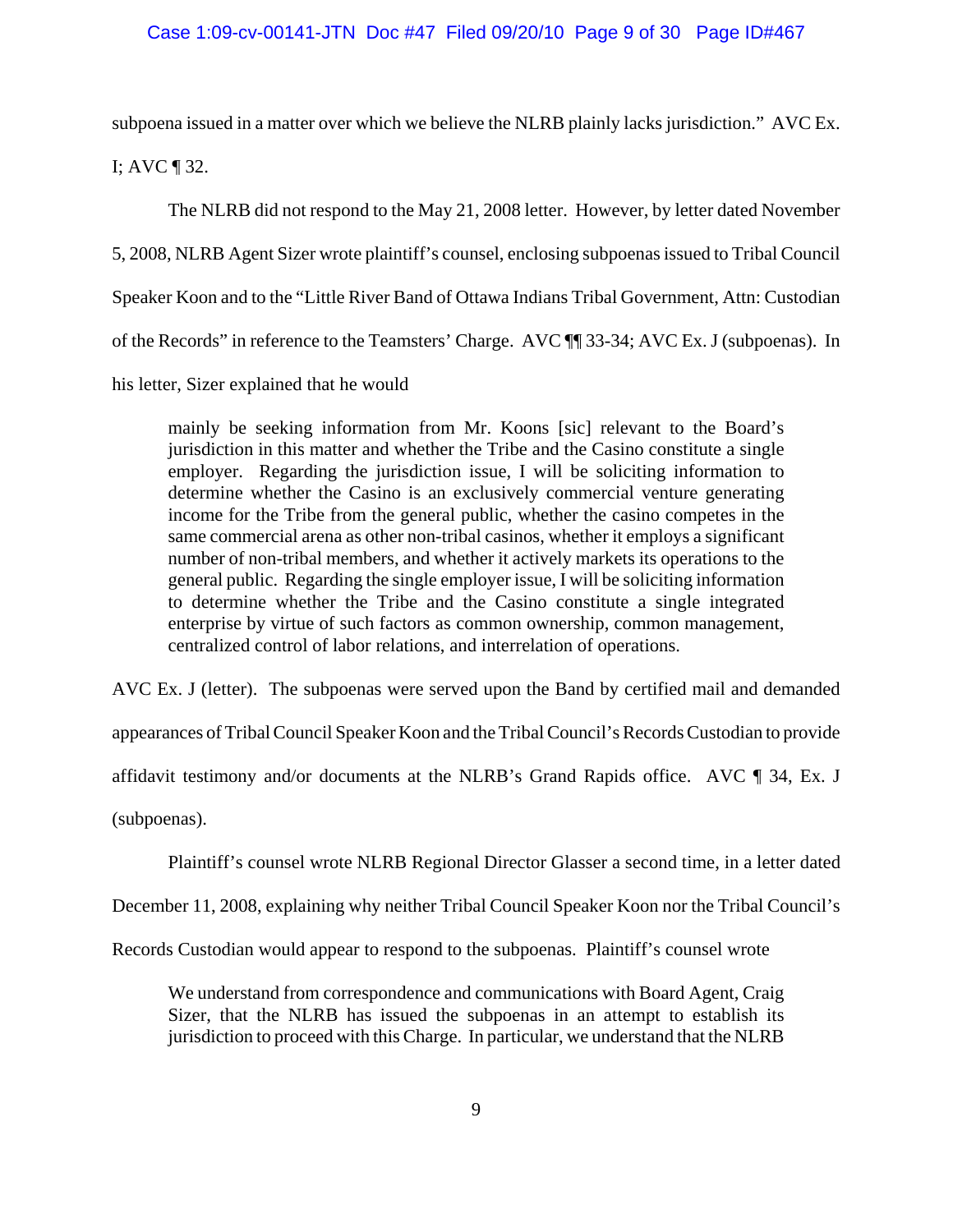asserts that it has authority to proceed with this Charge against the Tribal Government if it can establish:

(1) that the Band's gaming operations, through the LRCR [Little River Casino Resort], meet the standards for an "employer" set forth in the NLRB's decision in *NLRB v. San Manuel Bingo & Casino*, 341 N.L.R.B. 1055 (2004) (as applied in the Decision and Direction of Election in *In re: Soaring Eagle Casino and Resort* (GR-7-RC-23147), and

(2) that the relationship between the Tribal Government and the Band's IGRA gaming operations can be viewed "as a single integrated enterprise" under standards applied by the NLRB to assert authority over two or more private businesses. *See NLRB v. Palmer Donavin Mfg. Co.*, 369 F.3d 954, 957 (6th Cir. 2004).

With respect to the first issue, it is our position that the standards applied by the NLRB in *San Manuel* and *Soaring Eagle* are contrary to principles of federal Indian law. But even if the NLRB could successfully apply those standards to establish that the LRCR should be treated as an "employer" under the NLRA, the Band's promulgation of a Constitution and laws, in accordance with the IRA and federal Indian law principles, could never be deemed the conduct of an "employer" under the NLRA, rendering it subject to an unfair labor practice charge.

Thus, with respect to the second issue, it is the Tribal Government's position that the NLRB is seeking to exercise authority that is patently beyond the scope of its jurisdiction, that its right to do so is a pure question of law, that the NLRB has no expertise with respect this question because it turns on principles of federal Indian law, and that the Tribal Government would be irreparably harmed if it were forced to endure and exhaust NLRB unfair labor practice proceedings. . . .

AVC Ex. K, ¶ 35.

Plaintiff's counsel pointed out that "[t]he NLRB has a ready avenue to seek to establish that the Band's laws are preempted by the NLRA: an original action in the federal court," and opined that "the same cannot be accomplished under a notion that the Tribal Government's promulgation of a Constitution or laws can be deemed to be the conduct of an 'employer' and thereby subject to an NLRB unfair labor practice proceeding." According to plaintiff, "the NLRB can no more charge a tribal government with an unfair labor practice for promulgating a constitution or law than it could charge a state government with an unfair labor practice for the same." *Id.*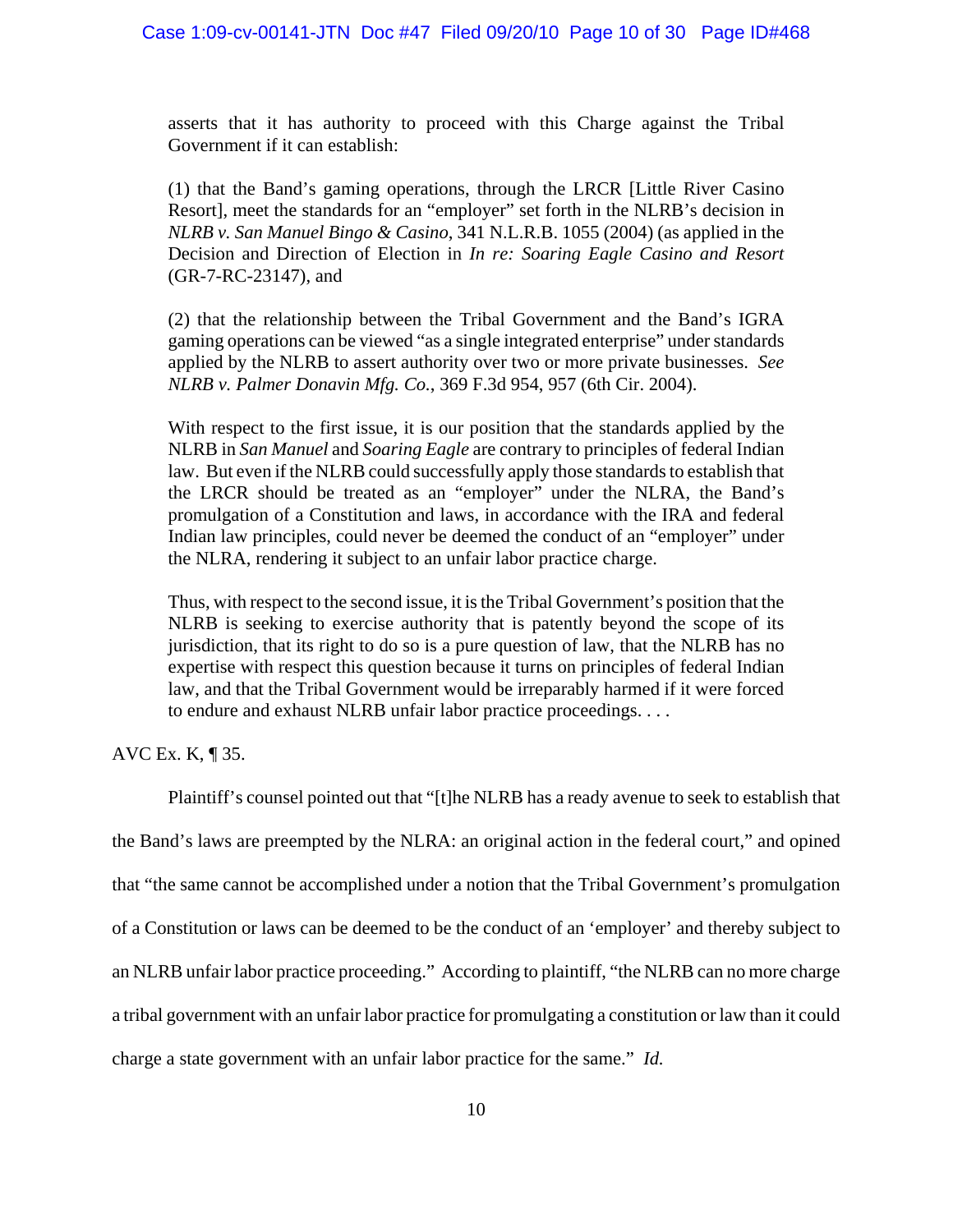Finally, counsel stated that

The Little River Band of Ottawa Indians Tribal Government is concerned that the NLRB's willingness to move forward with this Charge signals that it will continue to exert coercive measures against the Band in order to adjudicate what is, in reality, a preemption claim in the guise of an unfair labor practices proceeding. For the reasons already stated, it is the Tribal Government's position that the NLRB is far outside the bounds of its authority in doing so. Thus, it will not be producing Speaker Koon or a Custodian of its Records to respond to the subpoenas. Further, to alleviate the continuing threat of the NLRB's coercive assertion of authority in this matter, the Tribal Government asks that you inform it (through Speaker Koon) that the NLRB has withdrawn the subpoenas and the Charge.

# *Id.*

The United States Department of the Interior (DOI) took a position on the brewing jurisdictional issue. The DOI, through its Office of the Solicitor, wrote to counsel for the NLRB stating that the "DOI takes the position that, as a matter of Federal Indian law, the NLRB cannot charge the Band with an unfair labor practice for its exercise of its sovereign authority in adopting a constitution and enacting tribal labor laws." The DOI further urged the Board "to put an end to this enforcement action as soon as possible." AVC Ex. L (1/15/2009 letter to Ronald Meisburg, General Counsel for the NLRB, and John E. Higgins, Jr., Deputy General Counsel for the Board).

The NLRB disagreed with the views of the DOI. The NLRB claimed authority to proceed with the Teamsters' Charge against the Band if (a) the Band and its IGRA gaming operations at the LRCR could be considered a "single employer" or a "joint employer" of employees who work at the LRCR, and (b) "Board jurisdiction is appropriate under the principles of *San Manuel Indian Bingo & Casino,* 341 N.L.R.B. 1055 (2004)," and further stated that "[i]f there is reasonable cause to believe that the Band's promulgation and maintenance of the Ordinance tends to interfere with Casino employee's exercise of Section 7 rights under the NLRA, 29 U.S.C. § 157, then the Regional Director, in the name of the General Counsel, would likely issue an unfair labor practice complaint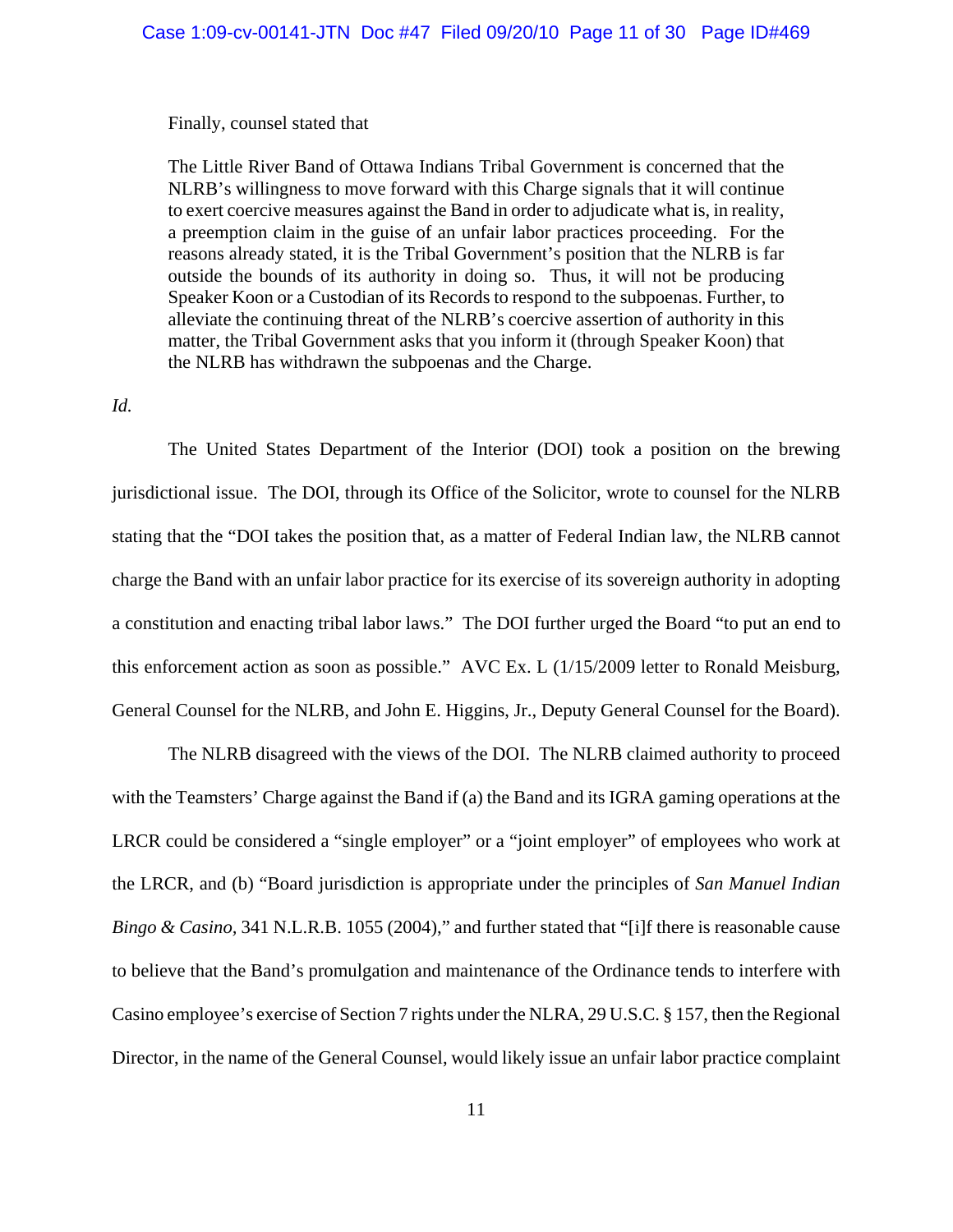against the Band." AVC Ex. M (1/30/2009 letter from the NLRB, through its Associate General Counsel).

### **B. Procedural Posture**

On February 18, 2009, plaintiff initiated this action by filing a two-count Verified Complaint for injunctive and declaratory relief against defendant. Plaintiff filed an Amended Verified Complaint on April 2, 2009.<sup>2</sup> Plaintiff seeks to have this Court enjoin defendant from proceeding against it and issue a declaratory judgment against defendant, "declaring that it has no authority to proceed against the Band, its Tribal Government, or any of the Band's officials, agents or representatives by means of an unfair labor practice case to challenge the Band's Constitution or laws, including Article XVI, governing labor relations within the Band's jurisdiction." AVC ¶ 53(B).

On April 16, 2009, defendant filed a request for a Pre-Motion Conference (Dkt 13), seeking to file a motion to dismiss the Amended Verified Complaint pursuant to FED.R.CIV. P. 12(b)(1) for lack of subject-matter jurisdiction. On April 20, 2009, plaintiff filed its own Pre-Motion Conference request (Dkt 16), seeking leave to file a motion for summary judgment of the Amended Verified Complaint under FED. R. CIV. P. 56(a). Following a Pre-Motion Conference on May 22, 2010, the Court issued a briefing schedule, permitting plaintiff to file a dispositive motion addressing not only the grounds plaintiff proposed in its Pre-Motion Conference request but also anticipating the grounds for defendant's proposed challenge to this Court's exercise of jurisdiction over the subject matter.

<sup>2</sup> The exhibits referenced in the amended pleading are attached to the initial complaint. *See* W.D. Mich. LCivR 5.7(d)(vii) ("Filers must not attach as an exhibit any pleading or other paper already on file with the Court, but shall merely refer to that document.").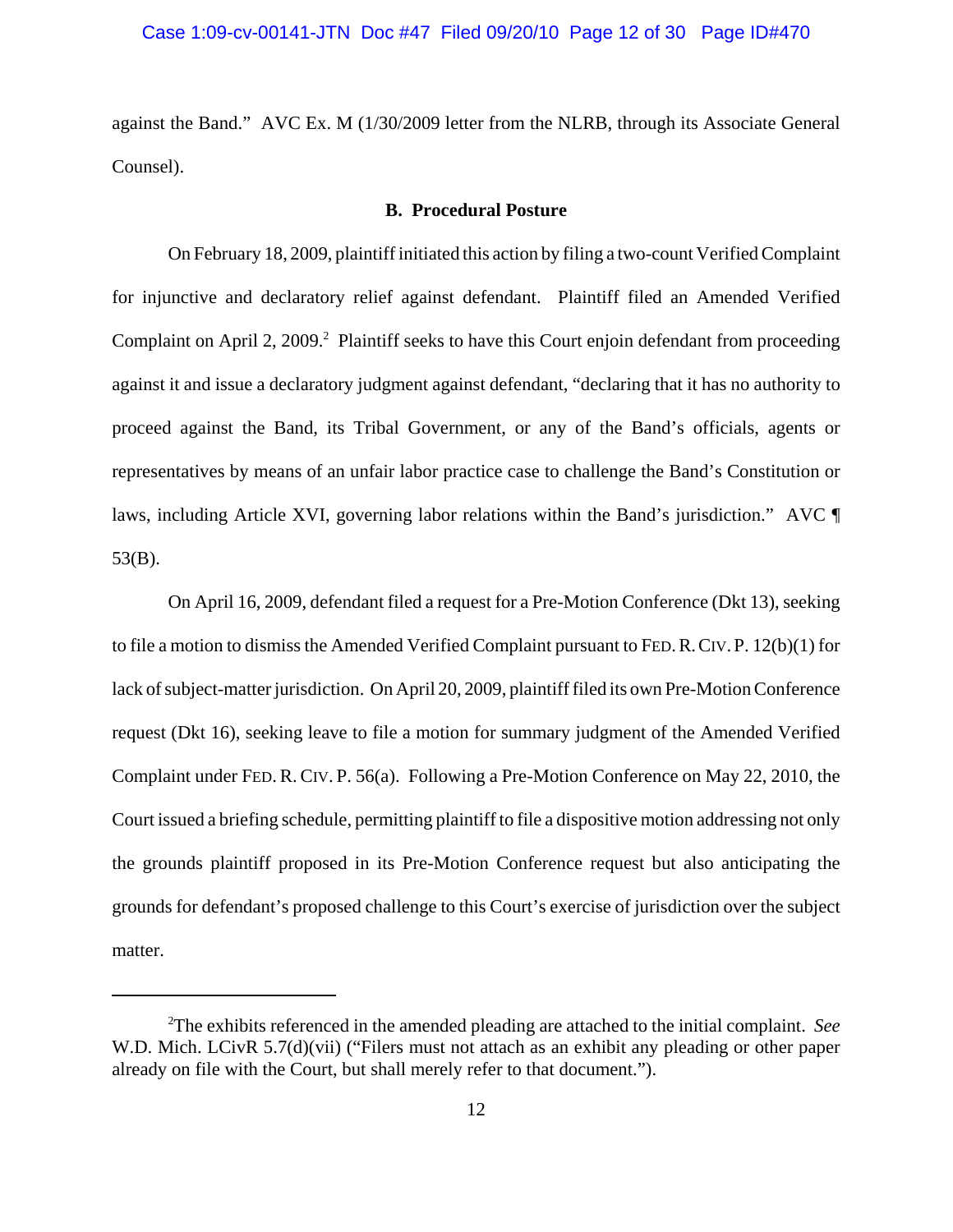#### Case 1:09-cv-00141-JTN Doc #47 Filed 09/20/10 Page 13 of 30 Page ID#471

On September 8, 2009, the parties filed the following motion papers: plaintiff's Motion for Summary Judgment pursuant to FED.R.CIV. P. 56(a) (Dkt 33); defendant's response in opposition, arguing for dismissal under FED. R. CIV. P.  $12(b)(1)$  (Dkt 35); plaintiff's reply (Dkt 36); and defendant's sur-reply (Dkt 37). Additionally, on March 11, 2010, defendant filed a notice of a supplemental authority (Dkt 42), and plaintiff filed a response to the notice (Dkt 43).

Plaintiff alleges that defendant has provided no assurances that it will not proceed against it on the Teamsters' Charge. AVC ¶ 38. However, defendant represents to this Court that its General Counsel, out of respect for this Court and its processes, has "voluntarily deferred further action on the Teamsters' charge, which was originally filed in March 2008, until this Court issues a dispositive ruling in the instant case" (Dkt 37 at 19). The Court heard oral argument on September 13, 2010 and now issues this Opinion and Order.

# **II. MOTION STANDARD**

Plaintiff moves for summary judgment on its Amended Verified Complaint for declaratory and injunctive relief against defendant. A moving party is entitled to a grant of its motion for summary judgment "if the pleadings, the discovery and disclosure materials on file, and any affidavits show that there is no genuine issue as to any material fact and that the movant is entitled to judgment as a matter of law." FED.R.CIV. P. 56(c)(2); *see also Anderson v. Liberty Lobby, Inc.*, 477 U.S. 242, 247-48 (1986).

However, as pointed out by defendant in its response to plaintiff's motion, a threshold question is whether this Court has jurisdiction over the subject matter of plaintiff's complaint, its request to review and enjoin the NLRB from proceeding upon the unfair labor practice charge filed against plaintiff (Dkt 35 at 7, 14). If this Court lacks subject-matter jurisdiction, i.e., its very power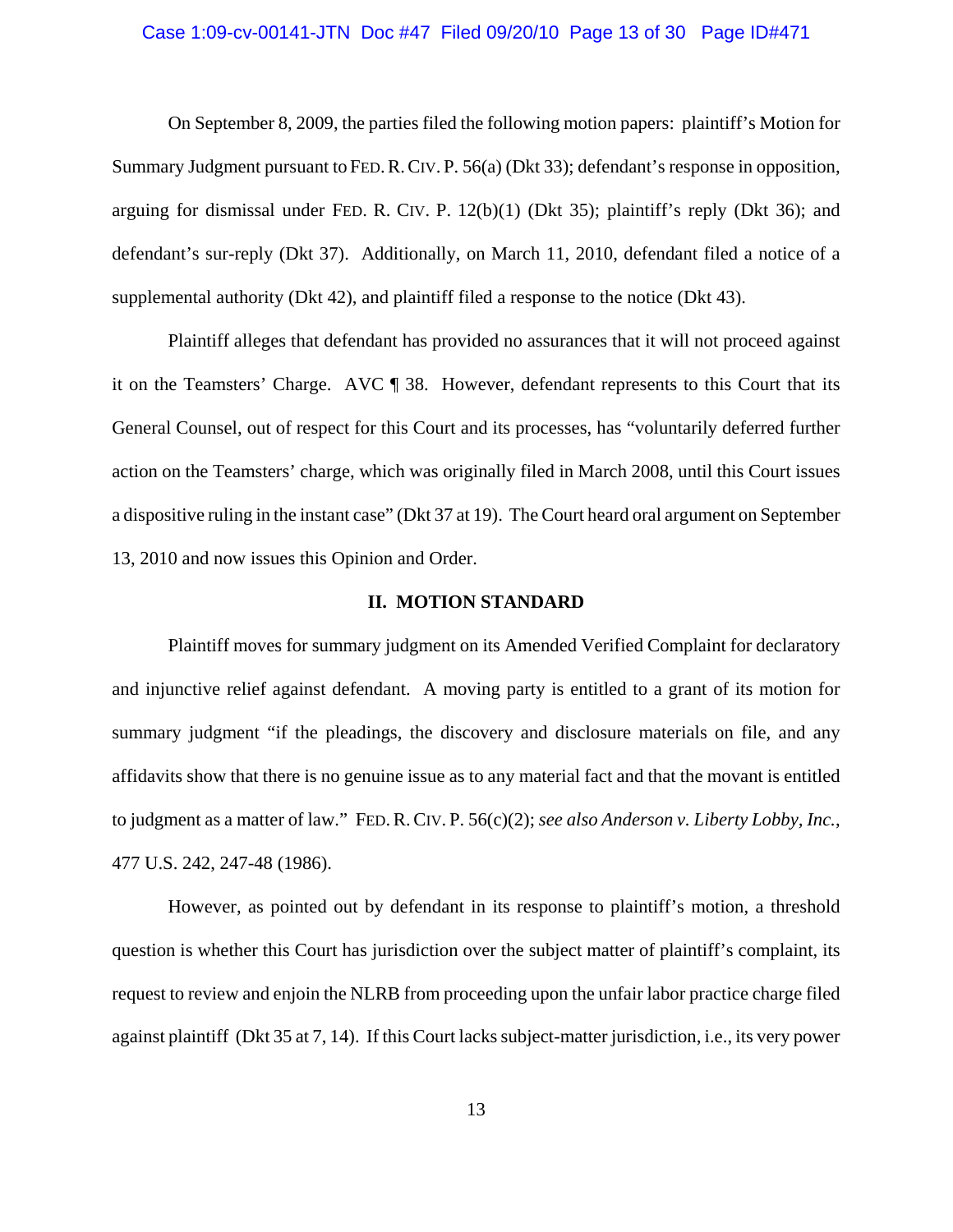# Case 1:09-cv-00141-JTN Doc #47 Filed 09/20/10 Page 14 of 30 Page ID#472

to hear this case, then the case "must" be dismissed. *See* FED. R. CIV. P. 12(h)(3) ("If the court determines at any time that it lacks subject-matter jurisdiction, the court must dismiss the action.").

Plaintiff bears the burden of proving subject-matter jurisdiction. *See Moir v. Greater Cleveland Reg'l Transit Auth.*, 895 F.2d 266, 269 (6th Cir. 1990).

#### **III. ANALYSIS**

Plaintiff contends that this case presents the issue of "whether the NLRB can hale the Little River Band of Ottawa Indians before it to declare the Band's Constitution and laws governing public sector labor relations the unfair labor practices of a NLRA employer" (Dkt 33 at 6). Plaintiff asserts that it has properly brought the issue to this Court by invoking 28 U.S.C. §§ 1331 and 1362 as bases for this Court's subject-matter jurisdiction (*id.* at 7). For the reasons that follow, the Court holds that neither statute provides a proper basis for this Court's exercise of jurisdiction over the subject matter of plaintiff's complaint.

#### **A. Section 1331**

Plaintiff argues that 28 U.S.C. § 1331 independently provides this Court with jurisdiction over an action brought by a sovereign facing mistreatment, mistreatment such as an alleged abusive use of agency power (Dkt 36 at 5, 17). Section 1331 provides that "[t]he district courts shall have original jurisdiction of all civil actions arising under the Constitution, laws, or treaties of the United States." 28 U.S.C. § 1331. Section 1331 does not, in and of itself, supply a substantive basis for federal jurisdiction. As defendant points out (Dkt 35 at 27-29), § 1331 merely gives the federal district court jurisdiction when a federal question arises *based on other federal law*. For this Court to exercise federal question jurisdiction under 28 U.S.C. § 1331, there must be a constitutional or federal statutory provision under which plaintiff is aggrieved. *See Gully v. First Nat'l Bank*, 299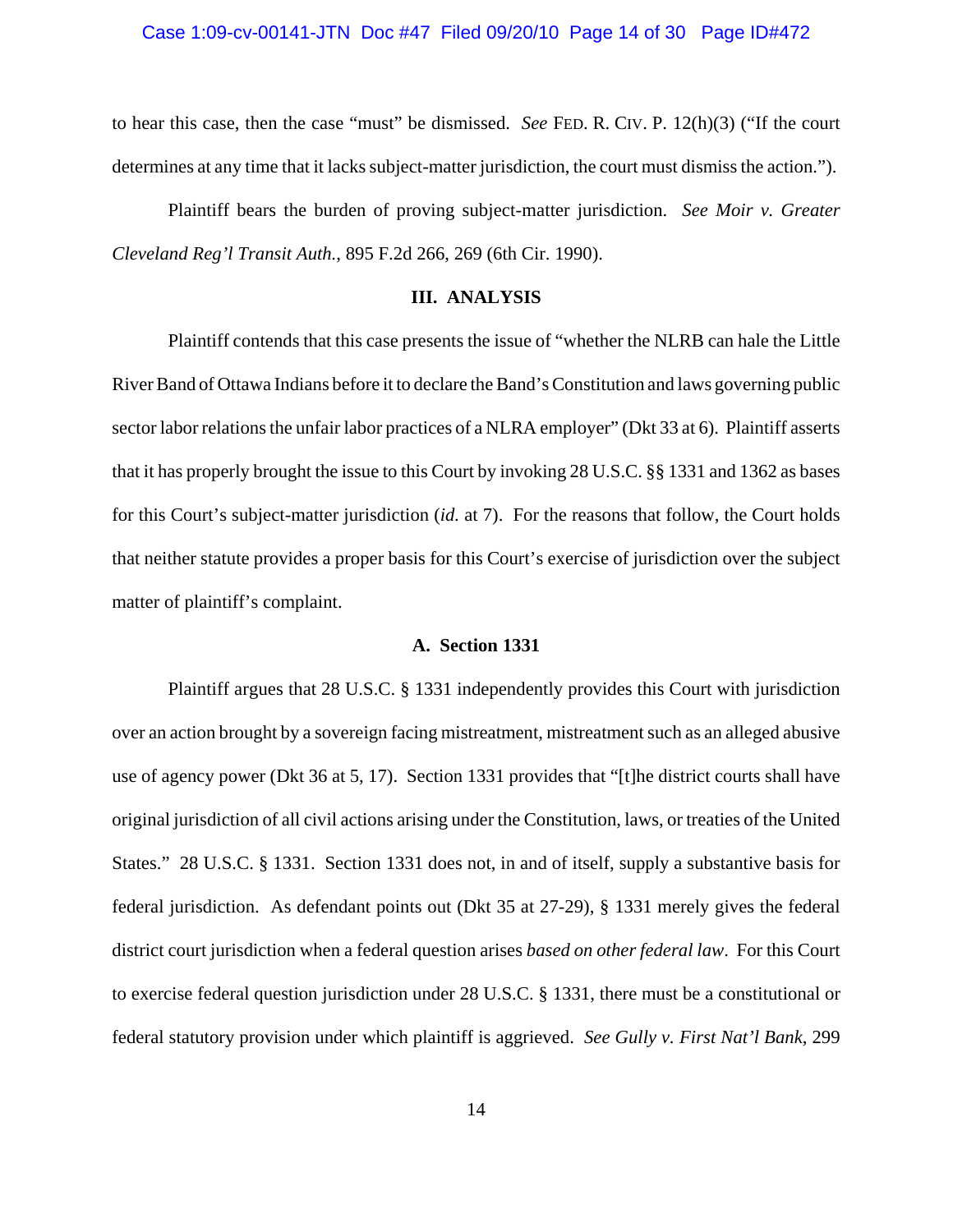U.S. 109, 112 (1936) ("To bring a case within [§ 1331], a right or immunity created by the Constitution or laws of the United States must be an element, and an essential one, of the plaintiff's cause of action.").

In determining subject-matter jurisdiction, the federal court must look to see whether the plaintiff alleges a claim that actually "arises under" the Constitution or federal statutes. *Skelly Oil Co. v. Phillips Petroleum Co.*, 339 U.S. 667, 671 (1950); *Bush v. State Indus., Inc.*, 599 F.2d 780, 784 (6th Cir. 1979). A plaintiff creates federal-question jurisdiction by means of a "well-pleaded complaint establish[ing] either that federal law creates the cause of action or that the plaintiff's right to relief . . . . depends on resolution of a substantial question of federal law." *Franchise Tax Bd. of Cal. v. Constr. Laborers Vacation Trust for So. California*, 463 U.S. 1, 27-28 (1983). In short, § 1331 does not alone provide a right of entry into federal courts or otherwise contribute to the scope of jurisdiction of federal courts.

Despite this well-established rule of law, plaintiff argues that a decision of the Eleventh Circuit Court of Appeals supports a contrary conclusion. Plaintiff relies on the Eleventh Circuit's decision in *Florida Bd. of Bus. Regulation v. NLRB*, 686 F.2d 1362 (11th Cir. 1982), where the State of Florida and its Board of Business Regulation sought review of two rulings of the NLRB asserting jurisdiction, for purposes of representation election, over employees of Florida's jai alai industry. According to plaintiff, the Eleventh Circuit issued a "clear holding that the federal district court had jurisdiction to proceed on the State's request for declaratory judgment under section 1331 to prevent the NLRB from intruding into an industry over which it claimed to exercise substantial regulatory authority" (Dkt 36 at 16).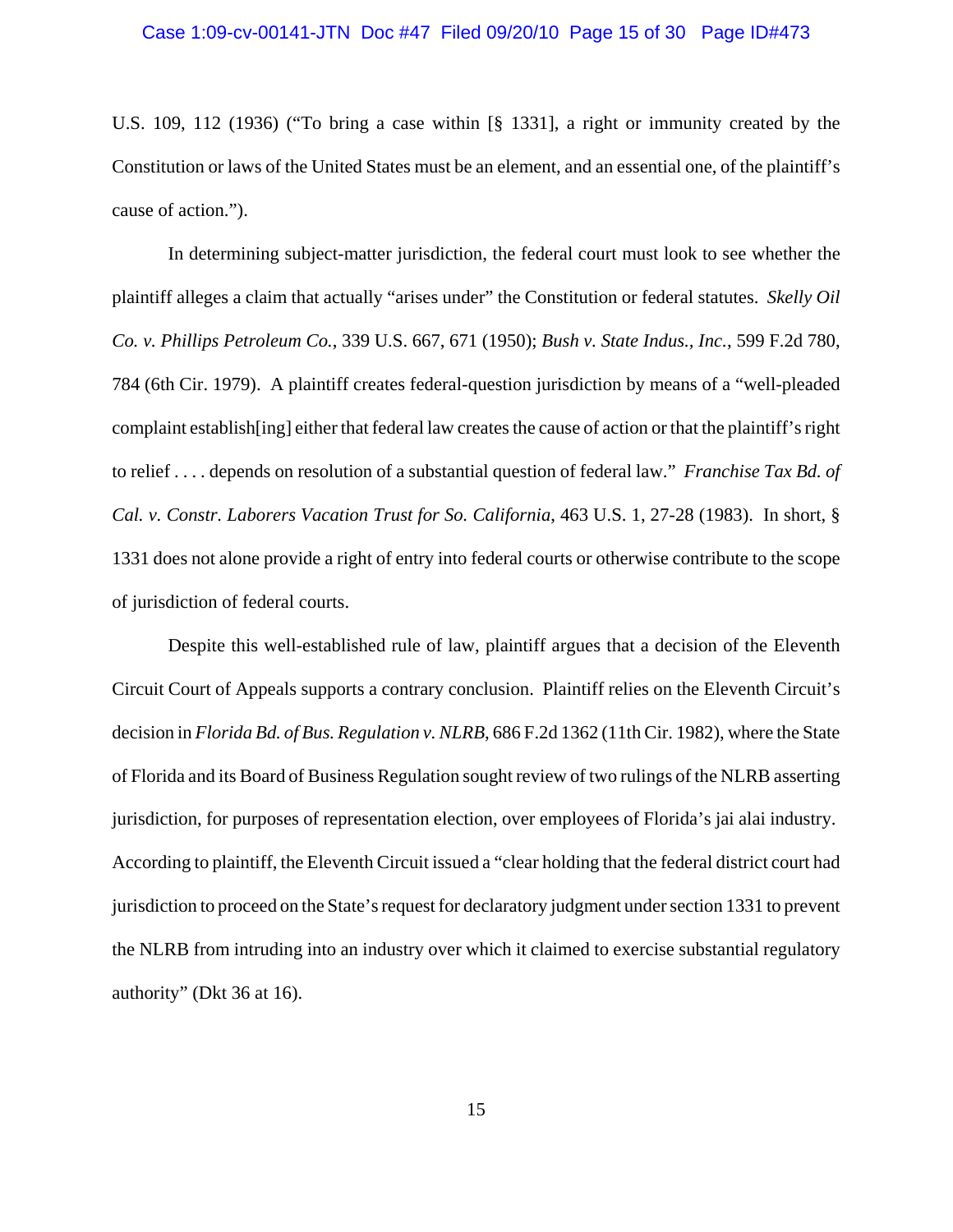# Case 1:09-cv-00141-JTN Doc #47 Filed 09/20/10 Page 16 of 30 Page ID#474

However, the Court agrees with defendant that the holding in *Florida Bd.* is not a "clear" holding in support of plaintiff's position here but a holding made on the unique facts of that case, to wit, that the State of Florida was "a plaintiff who cannot seek review of the Board's order in the Court of Appeals." *Florida Bd.*, 686 F.2d at 1370. Plaintiff, in contrast, is an entity with access to the judicial review process set forth in the NLRA, as described *infra.* Consequently, the Court is not convinced that the Eleventh Circuit's holding in *Florida Bd.* is properly extended to the facts of this case.

# **B. Section 1362**

Similarly, 28 U.S.C. § 1362 does not alone provide a right of entry into federal courts. Section 1362 provides that "[t]he district courts shall have original jurisdiction of all civil actions, brought by any Indian tribe or band with a governing body duly recognized by the Secretary of the Interior, wherein the matter in controversy arises under the Constitution, laws, or treaties of the United States." 28 U.S.C. § 1362.

Section 1362 was passed in 1966 in order to give Indian tribes access to federal court on federal issues without regard to the \$10,000 amount-in-controversy requirement then included in 28 U.S.C. § 1331, the general federal question jurisdictional statute discussed above. *See Arizona v. San Carlos Apache Tribe of Arizona*, 463 U.S. 545, 561 n.10 (1983). Although Congress could have used different language, "Congress used 'arising under' language in section 1362 that is identical to that contained in section 1331." *Gila River Indian Cmty. v. Henningson, Durham & Richardson*, 626 F.2d 708, 714 (9th Cir. 1980), *cert. denied*, 451 U.S. 911 (1981); *cf. Oneida Indian Nation v. County of Oneida*, 414 U.S. 661, 682 n.16 (1974) (declining to address the petitioners' argument that Congress "intended to expand the scope of 'arising under' jurisdiction in the District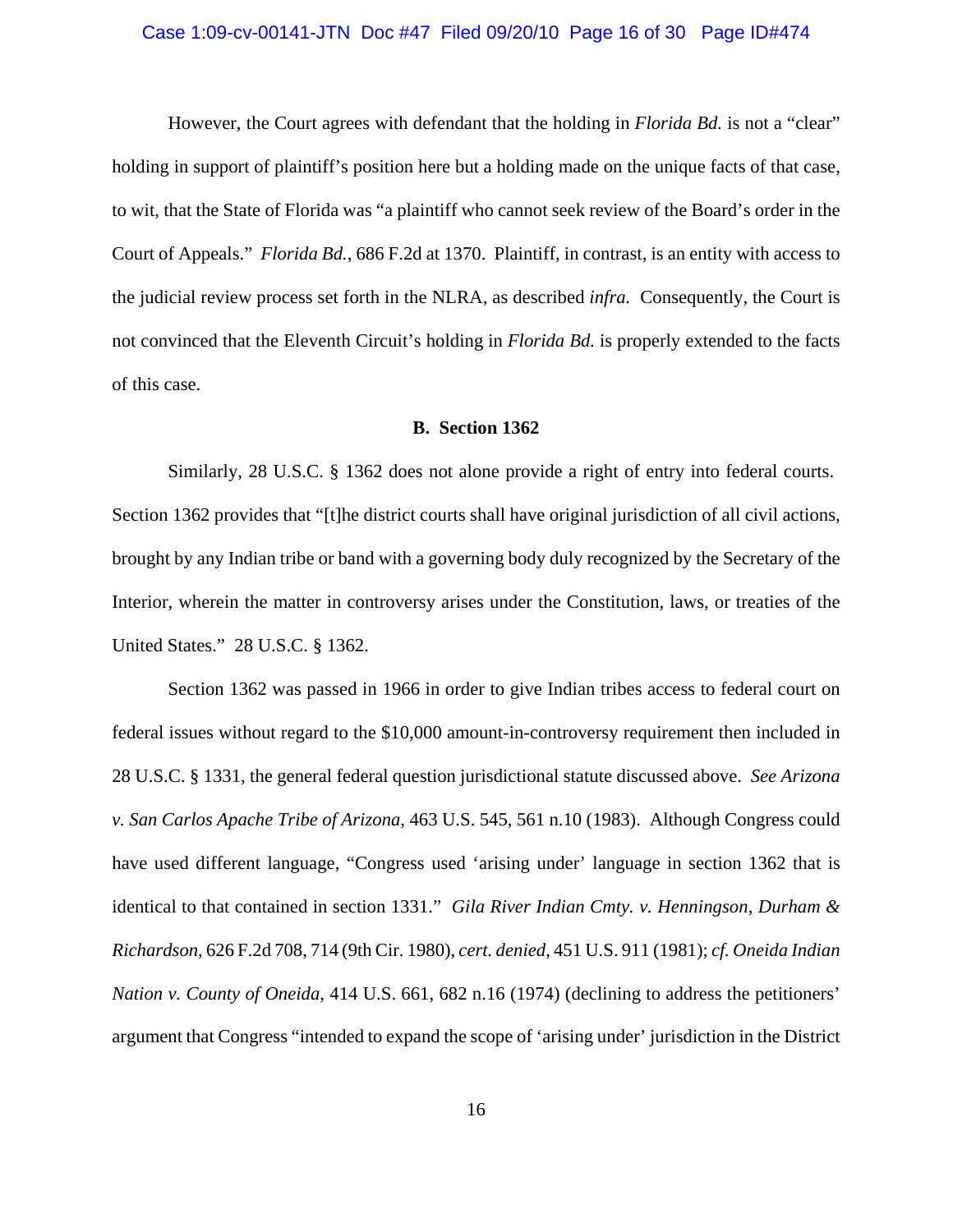# Case 1:09-cv-00141-JTN Doc #47 Filed 09/20/10 Page 17 of 30 Page ID#475

Courts, beyond what judicial interpretations of that language have allowed under § 1331, for that category of suits brought by Indian tribes, in addition to eliminating the amount in controversy requirement when Indian tribes sue"). It is well established that invoking § 1362 does not change a plaintiff-tribe's duty to show that its complaint raises a substantial federal question. *Sac & Fox Nation of Okla. v. Cuomo*, 193 F.3d 1162, 1166 n.3 (10th Cir. 1999) (citing *Western Shoshone Bus. Council v. Babbitt*, 1 F.3d 1052, 1058-59 (10th Cir. 1993)).

Plaintiff makes two arguments in its attempt to rebut this conclusion. First, plaintiff points to the decision in *Moe v. Confederated Salish & Kootenai Tribes of the Flathead Reservation*, 425 U.S. 463, 472-73 (1976), a decision plaintiff contends "clearly establishes that section 1362 uniquely protects Indian tribes as sovereigns" (Dkt 36 at 6). However, the Court agrees with defendant that the discussion in *Moe* concerns standing, not subject-matter jurisdiction. In *Moe*, the Court was faced with the question whether Indians claiming immunity from state taxes could seek an injunction against the state in light of 28 U.S.C. § 1341, which prohibits the district courts from enjoining state tax collection where there is a speedy remedy available in the state courts, unless the plaintiff is the United States. The Court went on to conclude that because the United States was not barred from seeking an injunction by § 1341, and the United States could have sued on behalf of the Indians, the Indians were likewise free to proceed. *Moe*, 425 U.S. at 474. The Tenth Circuit, referencing *Moe*, recognized that § 1362 clearly removed some jurisdictional impediments for Indian tribes, but "it did not eliminate the requirement that there be a statutory or constitutional underpinning for the cause of action." *Western Shoshone*, 1 F.3d at 1058-59.

Second, plaintiff argues that § 1362 uniquely protects Indian tribes as sovereigns (Dkt 36 at 5-6). According to plaintiff, defendant fails to appreciate that the standard principles of statutory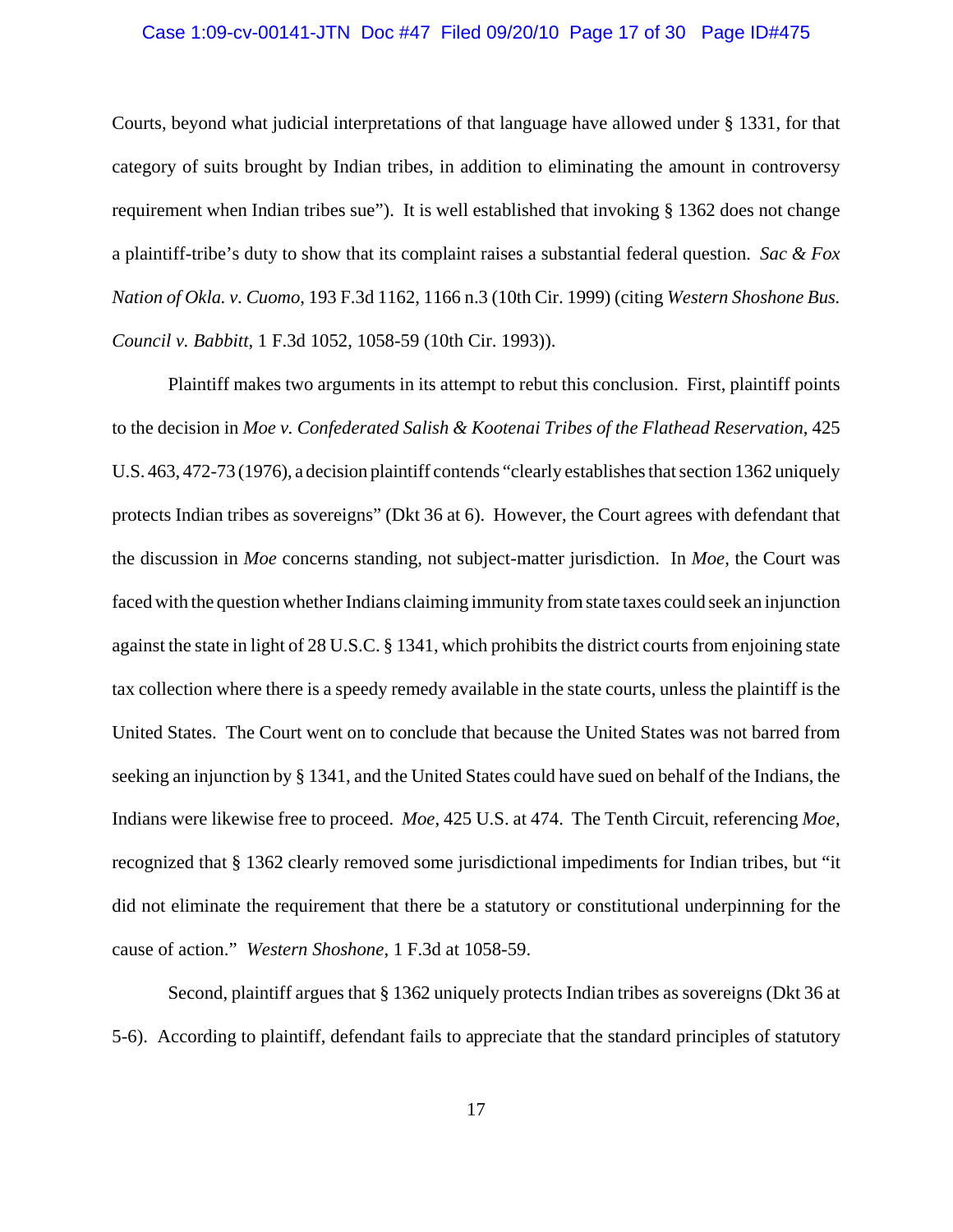# Case 1:09-cv-00141-JTN Doc #47 Filed 09/20/10 Page 18 of 30 Page ID#476

construction do not have their usual force in cases involving Indian law (*id.*). Plaintiff invokes an interpretative methodology that is sometimes referred to as "Indian law canons," which are rooted in "the unique trust relationship between the United States and the Indians." *Oneida County v. Oneida Indian Nation (After Remand)*, 470 U.S. 226, 247 (1985).

In *Montana v. Blackfeet Tribe*, 471 U.S. 759, 766 (1985), the United States Supreme Court recognized that in cases involving statutes that affect Indians and their trust relationship with the United States, the "statutes are to be construed liberally in favor of the Indians, with ambiguous provisions interpreted to their benefit." The Sixth Circuit Court of Appeals has similarly recognized that "[t]he force of this interpretive canon can be overcome only when other circumstances evidencing congressional intent demonstrate that the statute is fairly capable of two interpretations . . . . [or] that the [conflicting] interpretation is fairly possible." *Grand Traverse Band of Ottawa and Chippewa Indians v. Office of U.S. Atty. for W. Dist. of Mich.*, 369 F.3d 960, 971 (6th Cir. 2004) (internal citations omitted); *see also United States v. Dion*, 476 U.S. 734, 739-40 (1986) (finding that "[w]hat is essential is clear evidence that Congress actually considered the conflict . . . . and chose to resolve that conflict by abrogating the treaty").

Here, however, there is no ambiguity in the text of § 1362. Rather, as previously stated, what is most telling about § 1362 is its adoption of the plain wording of the jurisdictional grant in § 1331. *See Gila River*, 626 F.2d at 714; *Sac & Fox Nation*, 193 F.3d at 1166 n.3; *Western Shoshone*, 1 F.3d at 1058-59*.* Where, as here, there are no "doubtful expressions to resolve," rejecting plaintiff's insupportably broad view of jurisdiction under § 1362 does not violate the canon that "statutes passed for the benefit of Indian tribes . . . are to be liberally construed." *See Navajo Tribal Util. Auth. v. Ariz. Dep't of Revenue*, 608 F.2d 1222, 1233 (9th Cir. 1979) (internal quotation omitted).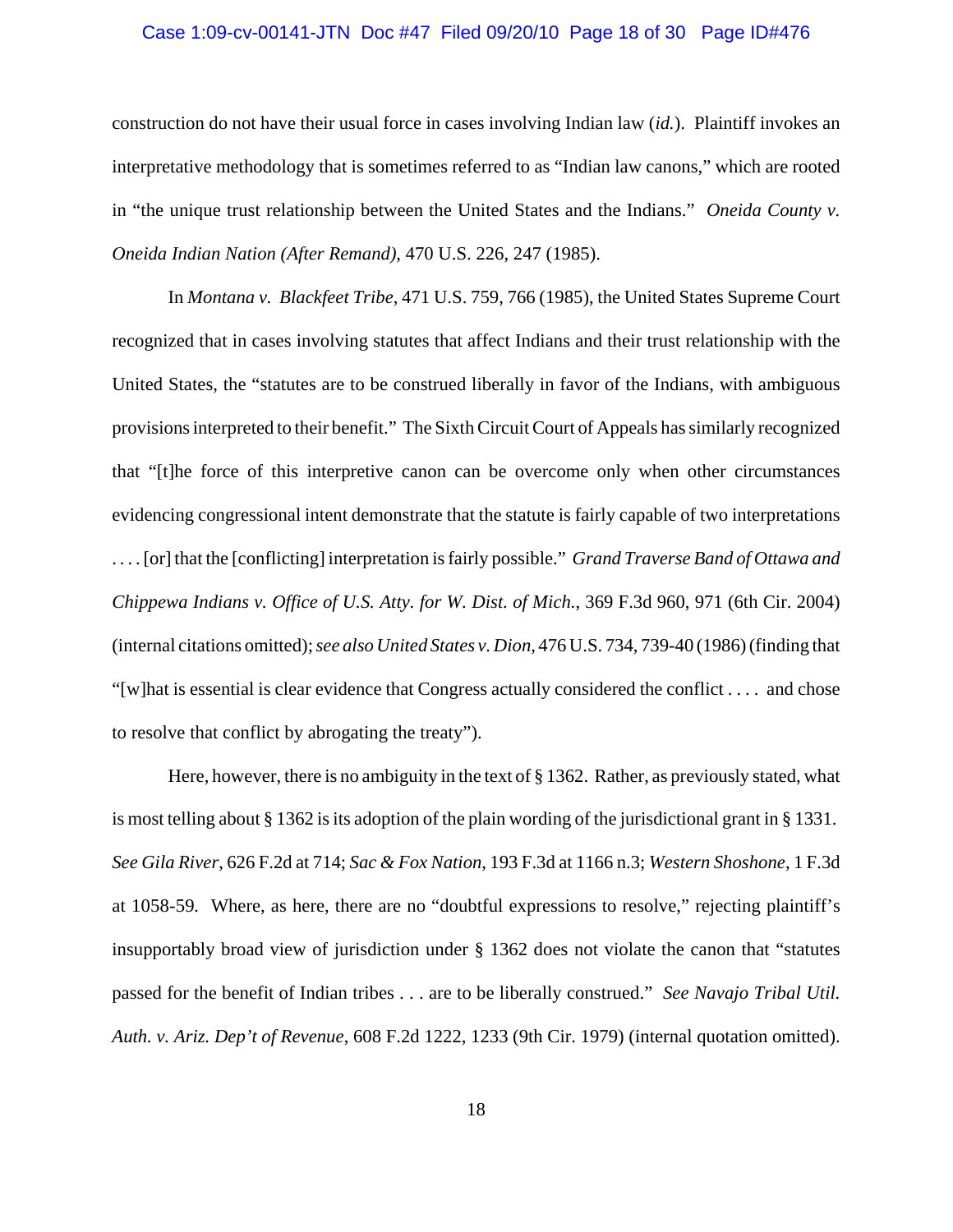## Case 1:09-cv-00141-JTN Doc #47 Filed 09/20/10 Page 19 of 30 Page ID#477

Moreover, the Court observes that application of a canon that construes statutes in favor of Indian tribal sovereignty assumes relevance in a case where the government enacts a law that impedes tribal sovereignty. Section 1362 does not impede tribal sovereignty but was passed to give tribes access to the federal courts, albeit not to the extent plaintiff advocates here, but when the other jurisdictional requirements of that section are also met.

Last, the Supreme Court has consistently stated that the sovereignty that Indian tribes retain is of a unique and limited character, Congress has plenary authority to divest Indian tribes of any and all aspects of their sovereignty, whether those powers were retained by the tribes or established by treaty. *See White Mountain Apache Tribe v. Bracker*, 448 U.S. 136, 142-43 (1980) (cases cited therein); *see also Santa Clara Pueblo v. Martinez*, 436 U.S. 49, 58 (1978).

In short, just as plaintiff cannot invoke § 1331 without concomitantly stating a federal question, it also cannot assert subject-matter jurisdiction under § 1362 without concomitantly stating a federal question.Accordingly, the viability of plaintiff's cause of action depends on whether plaintiff has pleaded a federal question under the NLRA that this Court is empowered to hear.

## **C. National Labor Relations Act**

# **1.** *Overview of the Act*

The declared purpose of the NLRA is to diminish the causes of labor disputes burdening and obstructing interstate and foreign commerce. 29 U.S.C. § 151 ("Findings and declaration of policy"); *Myers v. Bethlehem Shipbuilding Co.*, 303 U.S. 41, 44 (1938). In order to protect interstate and foreign commerce, the Act confers upon employees engaged in such commerce "the right to self-organization, to form, join, or assist labor organizations, to bargain collectively through representatives of their own choosing, and to engage in other concerted activities for the purpose of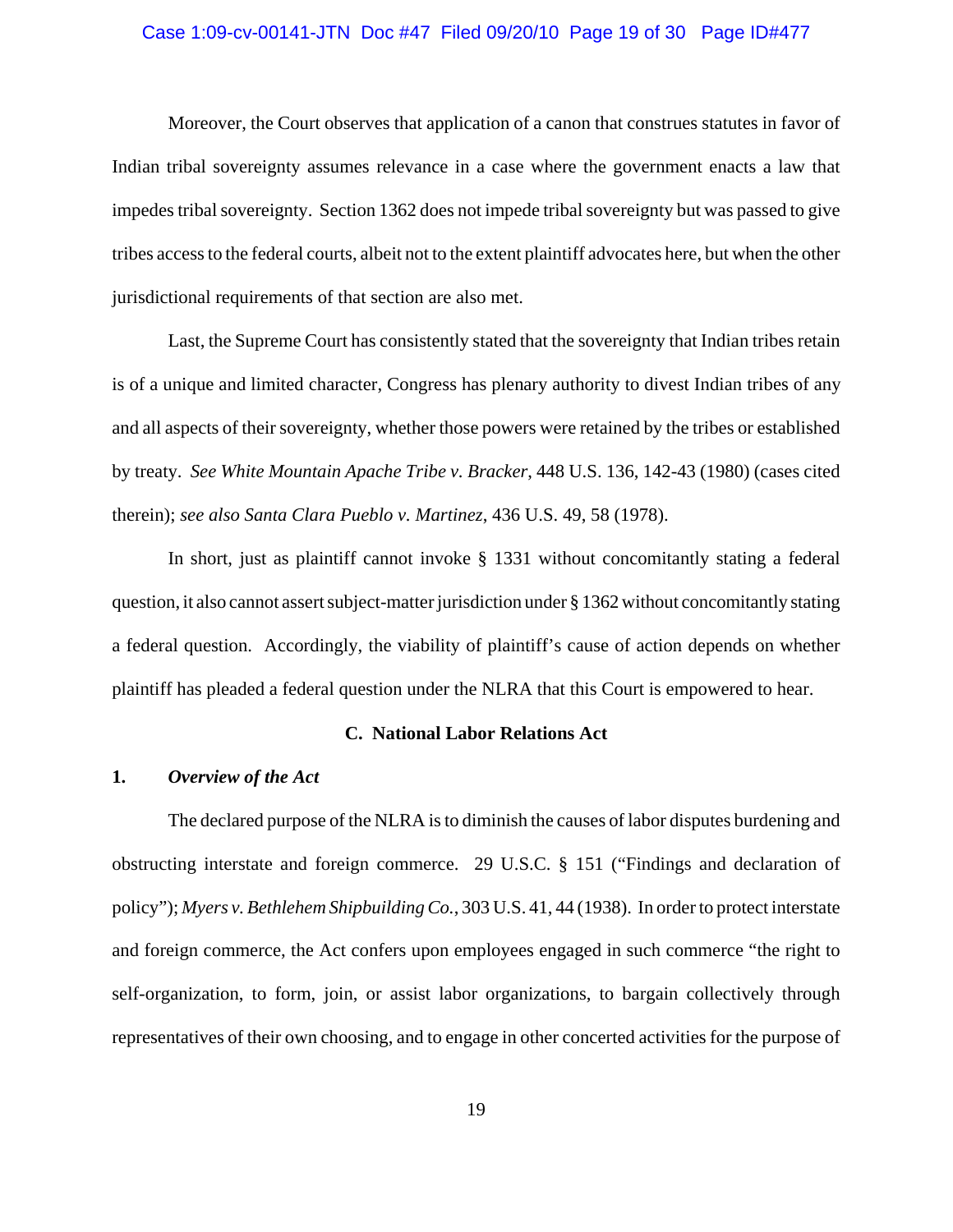### Case 1:09-cv-00141-JTN Doc #47 Filed 09/20/10 Page 20 of 30 Page ID#478

collective bargaining or other mutual aid or protection, and shall also have the right to refrain from any or all of such activities." 29 U.S.C. § 157; *Myers*, 303 U.S. at 44. The NLRA defines acts of an employer that shall be deemed "unfair labor practices," 29 U.S.C. § 158(a), and confers upon a five-member Board certain limited powers to prevent such practices, §§ 153, 160, including certain limited investigatory powers, § 161.

The Supreme Court "has consistently declared that in passing the National Labor Relations Act, Congress intended to and did vest in the Board the fullest jurisdictional breadth constitutionally permissible under the Commerce Clause." *NLRB v. Reliance Fuel Oil Corp.*, 371 U.S. 224, 226 (1963). The language of § 2(2) of the Act "vests jurisdiction in the Board over any 'employer' doing business in this country save those Congress excepted with careful particularity." *State Bank of India v. NLRB*, 808 F.2d 526, 531 (7th Cir. 1986).

Whenever it is charged that any person has engaged in or is engaging in any such unfair labor practice, the NLRA provides the Board with "power to issue and cause to be served upon such person a complaint stating the charges in that respect, and containing a notice of hearing." 29 U.S.C. § 160(b). The Board is required to state its findings of fact and issue either an order requiring such person to cease and desist from such unfair labor practice or an order dismissing the complaint. 29 U.S.C. § 160(c).

The NLRA further provides the Board with power "to petition any court of appeals of the United States, or if all the courts of appeals to which application may be made are in vacation, any district court of the United States, within any circuit or district, respectively, wherein the unfair labor practice in question occurred or wherein such person resides or transacts business, for the enforcement of such order and for appropriate temporary relief or restraining order." 29 U.S.C. §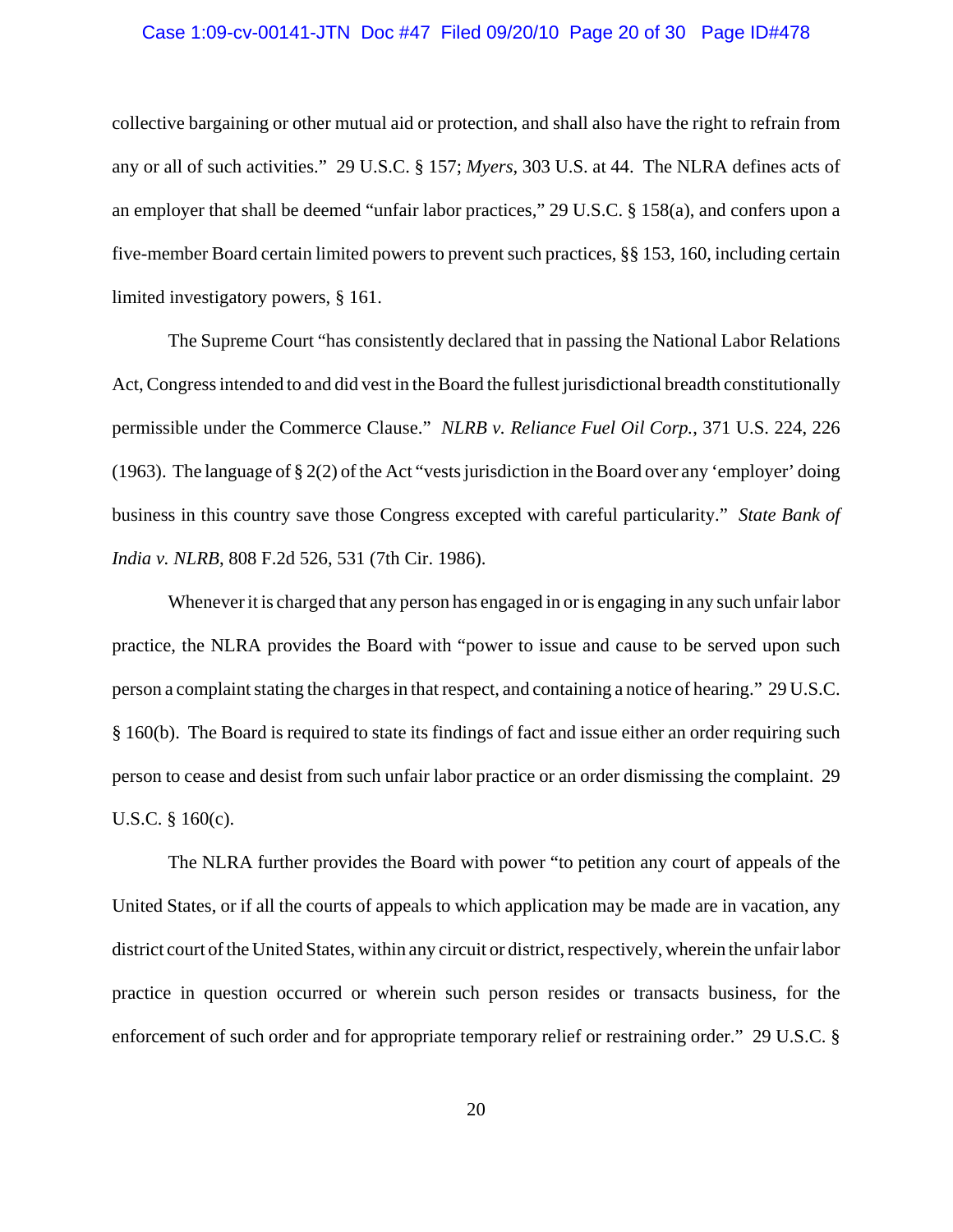## Case 1:09-cv-00141-JTN Doc #47 Filed 09/20/10 Page 21 of 30 Page ID#479

160(e). Upon the filing of such petition, the court "thereupon shall have jurisdiction of the proceeding and of the question determined therein, and shall have power to grant such temporary relief or restraining order as it deems just and proper, and to make and enter a decree enforcing, modifying and enforcing as so modified, or setting aside in whole or in part the order of the Board." *Id.*

Similarly, § 10(f) of the Act provides that any person aggrieved by a final order of the Board granting or denying in whole or in part the relief sought may obtain a review of such order "in any United States court of appeals in the circuit wherein the unfair labor practice in question was alleged to have been engaged in or wherein such person resides or transacts business, or in the United States Court of Appeals for the District of Columbia, by filing in such a court a written petition praying that the order of the Board be modified or set aside." 29 U.S.C. § 160(f). The district court, other than as a forum to enforce subpoenas, 29 U.S.C. § 161(2), is not, by the terms of the Act, available as a forum for first redress.

# **2.** *Myers Exhaustion*

NLRA § 10(f), the provision providing exclusive jurisdiction in the courts of appeals over final orders from the Board, has been characterized as an exhaustion rule based upon the well established axiom that parties must exhaust their administrative relief before procuring judicial review. *Detroit Newspaper Agency v. NLRB*, 286 F.3d 391, 396 (6th Cir. 2002). In *Myers*, 303 U.S. 41, the United States Supreme Court "reinforced" the purpose of vesting jurisdiction over such matters with the courts of appeal upon issuance of a final order by the Board. *Detroit Newspaper*, 286 F.3d at 396.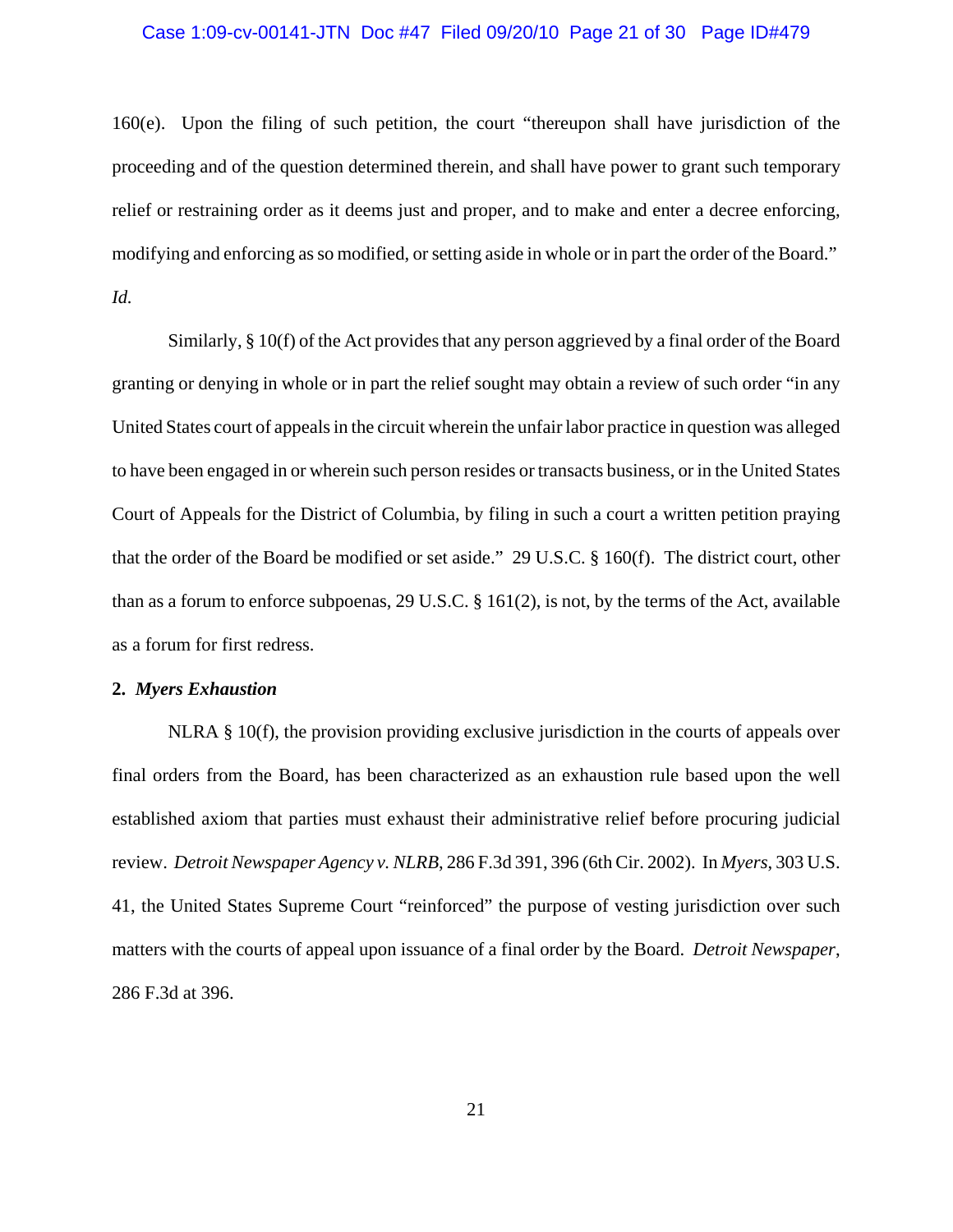#### Case 1:09-cv-00141-JTN Doc #47 Filed 09/20/10 Page 22 of 30 Page ID#480

In *Myers,* 303 U.S. at 44-45, the union made a charge to the NLRB that the defendantshipbuilding corporation was engaged in unfair labor practices. The NLRB notified the corporation that a hearing would be held to determine whether the corporation had engaged in any unfair labor practices, but the corporation instead filed suit in district court to enjoin the NLRB from holding the hearing. *Id.* at 46. The corporation claimed that the NLRA was inapplicable to its business "because the operations conducted there are not carried on, and the products manufactured are not sold, in interstate or foreign commerce." *Id.* at 47. The corporation asserted that the hearing would be "futile" and would cause it irreparable damage. *Id.* The district court entered the preliminary injunctions, and the United States Court of Appeals for the First Circuit affirmed the district court's orders. *Id.* at 46-47. The United States Supreme Court reversed, finding that the district court was without power to enjoin the NLRB from holding the hearing.

The Supreme Court held that the district court was without jurisdiction to enjoin hearings because the power to prevent any person from engaging in any unfair practice affecting commerce has been vested by Congress in the Board and the Circuit Court of Appeals, and Congress has declared: "This power shall be exclusive, and shall not be affected by any other means of adjustment or prevention that has been or may be established by agreement, code, law, or otherwise." *Myers*, 303 U.S. at 48. The Court explained that the NLRA

establishes standards to which the Board must conform. There must be complaint, notice and hearing. The Board must receive evidence and make findings. The findings as to the facts are to be conclusive, but only if supported by evidence. The order of the Board is subject to review by the designated court, and only when sustained by the court may the order be enforced. Upon that review all questions of the jurisdiction of the Board and the regularity of its proceedings, all questions of constitutional right or statutory authority are open to examination by the court. We construe the procedural provisions as affording adequate opportunity to secure judicial protection against arbitrary action in accordance with the well-settled rules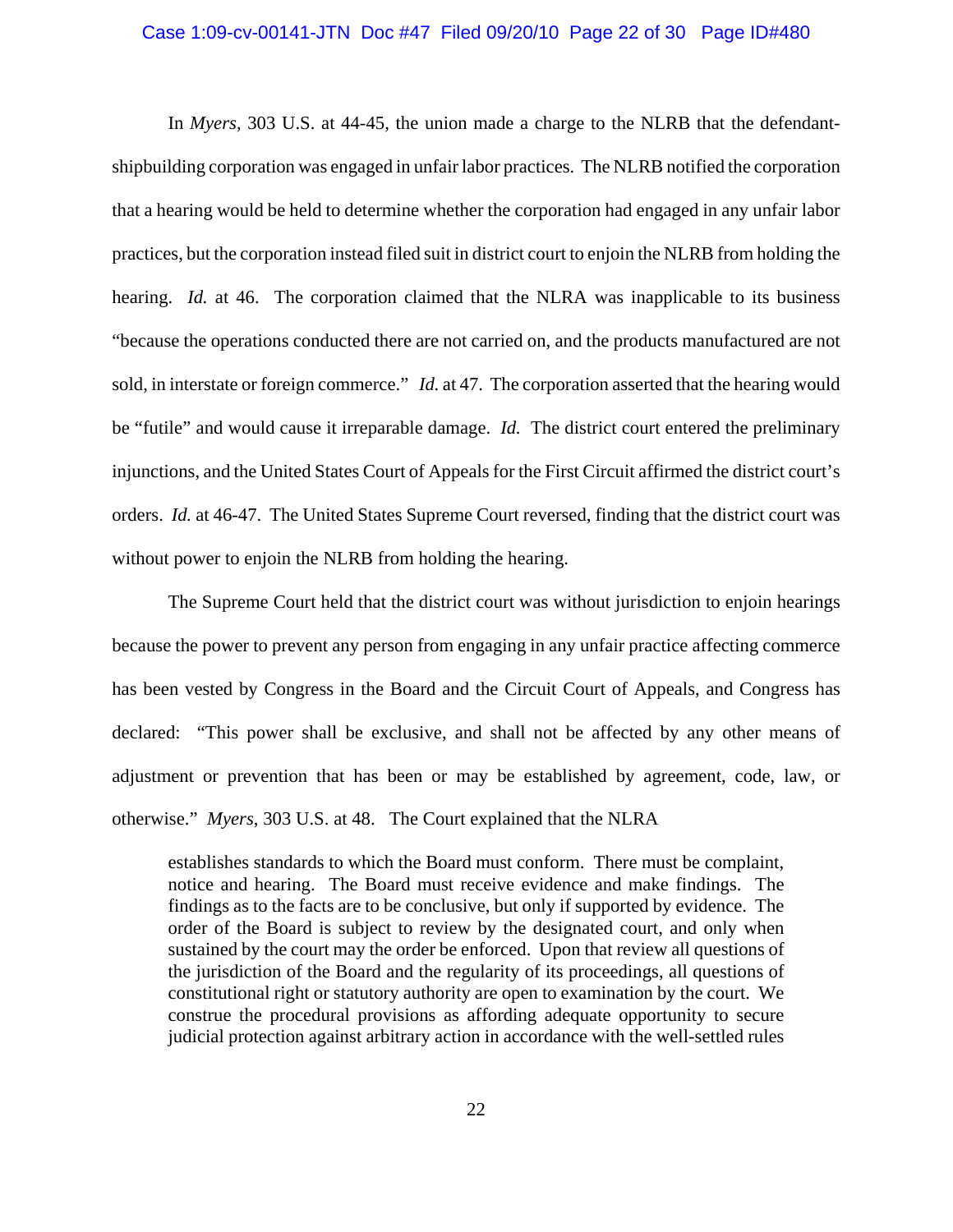#### Case 1:09-cv-00141-JTN Doc #47 Filed 09/20/10 Page 23 of 30 Page ID#481

applicable to administrative agencies set up by Congress to aid in the enforcement of valid legislation.

*Id.* (quoting *NLRB v. Jones & Laughlin Steel Corp.*, 301 U.S. 1, 46, 47 (1937)). The Supreme Court held that "the rule requiring exhaustion of the administrative remedy cannot be circumvented by asserting that the charge on which the complaint rests is groundless and that the mere holding of the prescribed administrative hearing would result in irreparable damage." 303 U.S. at 52.

# **3.** *As Applied to Indian Tribes*

The terms of the NLRA are silent as to whether Congress intended for the Act to include or exclude Indians or Indian enterprises. On its face, NLRA § 2(2) does not expressly exclude Indian tribes from the Act's jurisdiction but merely defines "employer" as "any person acting as an agent of an employer, directly or indirectly, but shall not include the United States or any wholly owned Government corporation, or any Federal Reserve Bank, or any State or political subdivision thereof, or any person subject to the Railway Labor Act." 29 U.S.C. § 152(2). The term "person," in turn, includes "one or more individuals, labor organizations, partnerships, associations, corporations, legal representatives, trustees, trustees in cases under Title 11, or receivers." 29 U.S.C. § 152(1). As observed by the United States Court of Appeals for the District of Columbia Circuit in *San Manuel Indian Bingo & Casino v. NLRB*, 475 F.3d 1306 (D.C. Cir. 2007), Congress, in promulgating the NLRA, "in all likelihood never contemplated the statute's potential application to tribal employers, and probably no member of that Congress imagined a small Indian tribe might operate like a closely held corporation, employing hundreds, or even thousands, of non-Indians to produce a product it profitably marketed to non-Indians." *Id.* at 1311.

In exercising its regulatory jurisdiction, the Board has contended that it has not employed a "categorical exemption of Indians" nor found appropriate a "blanket assertion of jurisdiction." *San*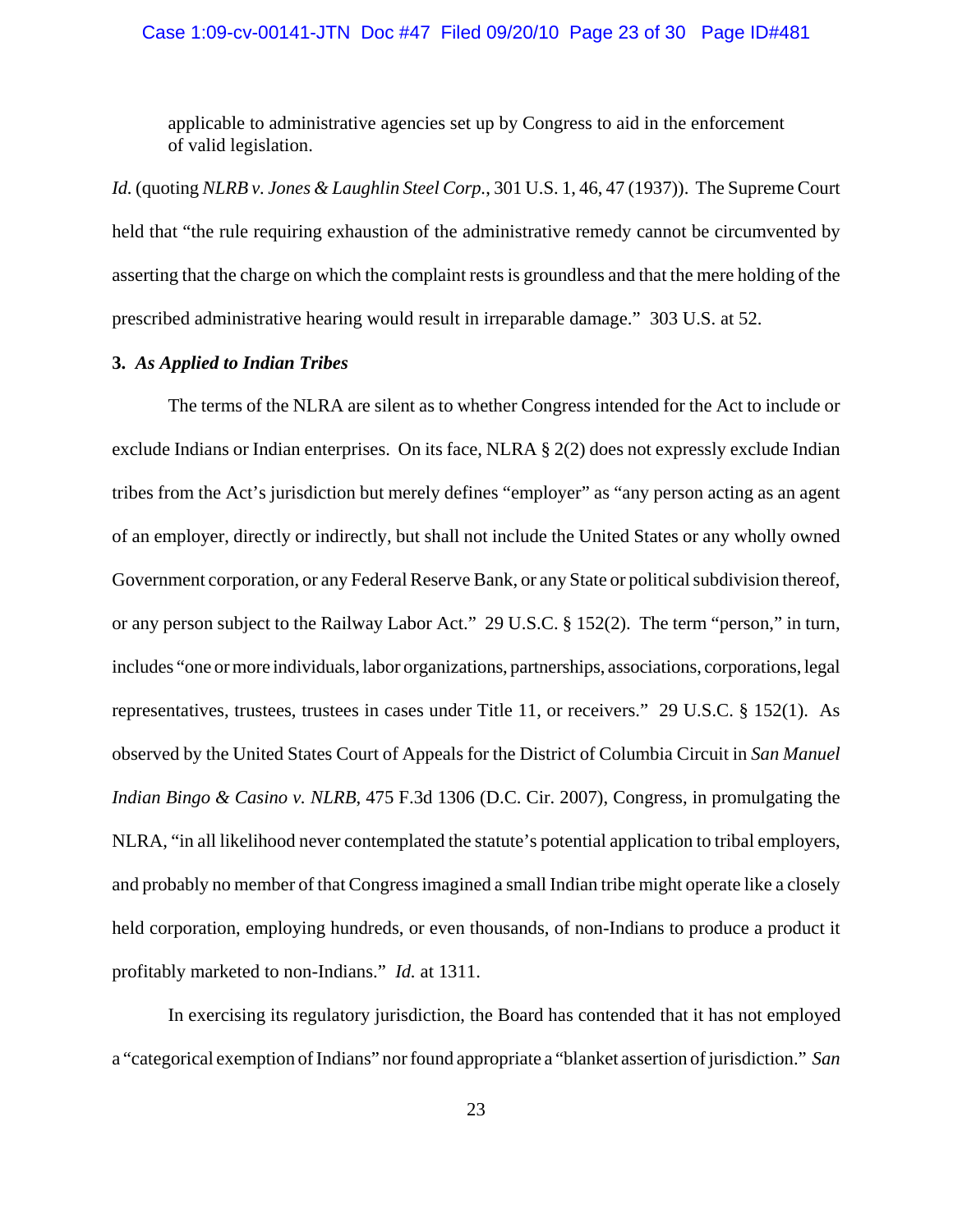# Case 1:09-cv-00141-JTN Doc #47 Filed 09/20/10 Page 24 of 30 Page ID#482

*Manuel Indian Bingo & Casino*, Cases 31-CA-23673 & 31-CA-23803, 341 N.L.R.B. 1055, \*1062- 63, 2004 WL 1283584 \*\* 13 (May 28, 2004), *aff'd* 475 F.3d 1306 (D.C. Cir. 2007). Rather, the Board has found that "[a]t times, the tribes continue to act in a manner consistent with that mantle of uniqueness . . . . primarily when they are fulfilling traditionally tribal or governmental functions that are unique to their status as Indian tribes," and, in those circumstances, the Board has found that its interest in effectuating the policies of the NLRA is "likely to be lower." 341 N.L.R.B. at \*1063.

Conversely, "[w]hen Indian tribes participate in the national economy in commercial enterprises, when they employ substantial numbers of non-Indians, and when their businesses cater to non-Indian clients and customers, the tribes affect interstate commerce in a significant way." *San Manuel*, 341 N.L.R.B. at \*1062. When the Indian tribes act in this manner, the Board has determined that "the special attributes of their sovereignty are not implicated" and that its assertion of discretionary jurisdiction over Indian tribes acting in these circumstances would effectuate the policies of the Act while doing little harm to the Indian tribes' special attributes of sovereignty or the statutory schemes designed to protect them." *Id.* at \*1062-63. In short, the Board has indicated that its jurisdictional determination requires careful balancing, on a case-by-case basis, to serve both "its interests in effectuating the policies of the Act and in according proper respect to the unique status of Indian tribes." *Id.* at \*1063.

The Board's case-by-case analysis has its genesis in the decision of the United States Supreme Court in *Fed. Power Comm'n v. Tuscarora Indian Nation*, 362 U.S. 99 (1960), as narrowed by exceptions described by the Ninth Circuit Court of Appeals in *Donovan v. Coeur d'Alene Tribal Farm*, 751 F.2d 1113 (9th Cir. 1985). In *Tuscarora,* the United States Supreme Court stated "it is now well settled by many decisions of this Court that September 13, 2010a general statute in terms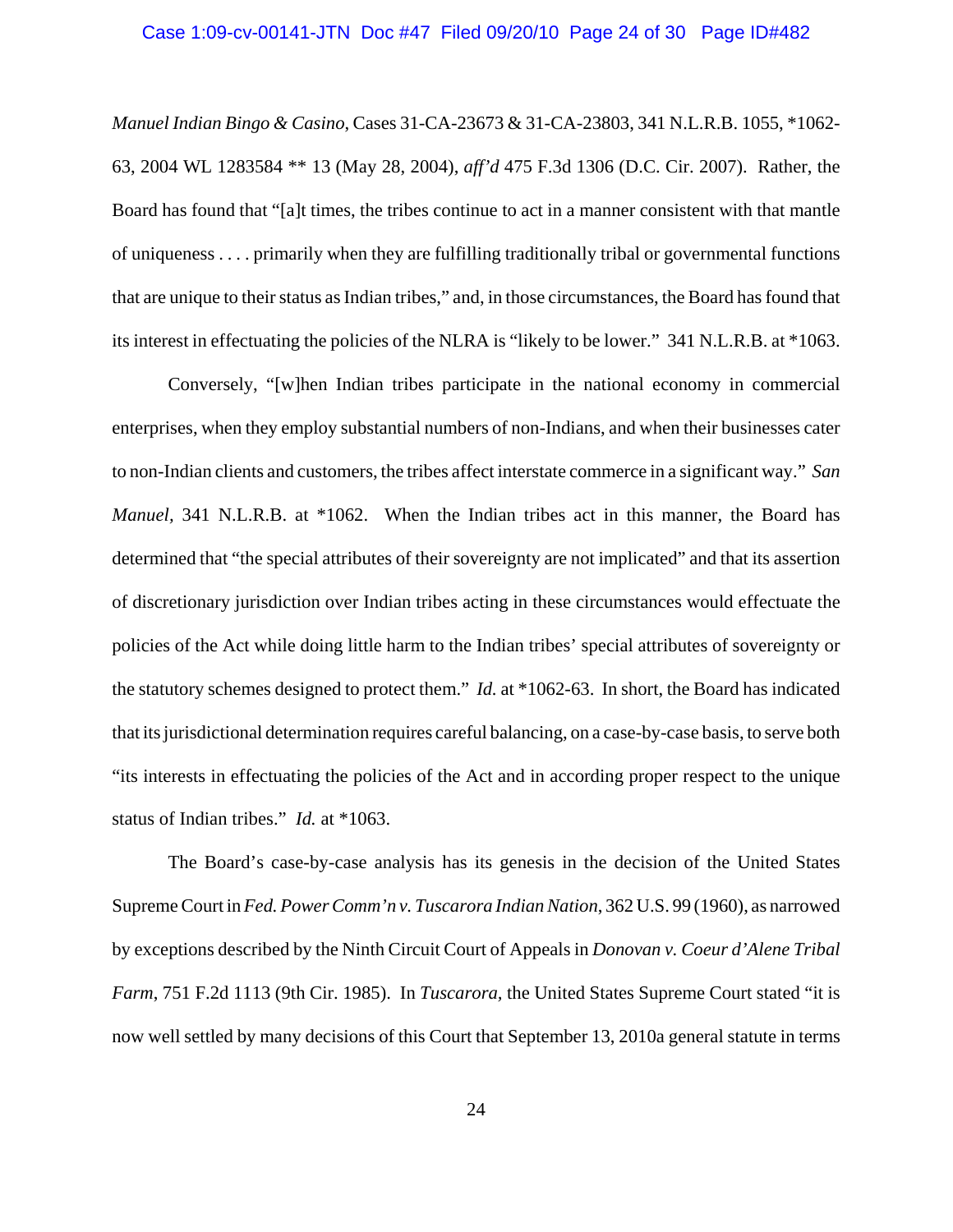## Case 1:09-cv-00141-JTN Doc #47 Filed 09/20/10 Page 25 of 30 Page ID#483

applying to all persons includes Indians and their property interests." 362 U.S. at 116. *In Coeur d'Alene*, the Ninth Circuit characterized the principle from *Tuscarora* as a "general rule" and held that federal statutes of general applicability that are silent as to the applicability of their provisions to Indian tribes apply to tribal enterprises unless one of three exceptions applies: "(1) the law touches 'exclusive rights of self-governance in purely intramural matters;' (2) the application of the law to the tribe would 'abrogate rights guaranteed by Indian treaties;' or (3) there is proof 'by legislative history or some other means that Congress intended [the law] not to apply to Indians on their reservations.'" 751 F.2d at 1116 (citing *United States v. Farris*, 624 F.2d 890, 893-94 (9th Cir. 1980), superceded by the IGRA as recognized in *United States v. E.C. Investments, Inc.*, 77 F.3d 327 (9th Cir. 1996)).

As pointed out by the district court in defendant's supplemental authority, whether the statement in *Tuscarora* may be properly characterized as dictum has had "little effect on courts' willingness to adopt its language as a 'general rule.'" *NLRB v. Fortune Bay Resort Casino*, 688 F. Supp. 2d 858, 867 (D. Minn. 2010) (subpoena enforcement action). *Cf. NLRB v. Pueblo of San Juan*, 276 F.3d 1186, 1196, 1199 (10th Cir. 2002) (en banc) (finding *Tuscarora* factually distinguishable inasmuch as *Tuscarora* concerned a tribe's "proprietary interests" and its "sovereign interests" and determining that the correct presumption is instead that "silence does not work a divestiture of tribal power").

Given that the *Tuscarora/Coeur d'Alene* test accommodates notions of both tribal and federal sovereignty, many circuits have applied the *Tuscarora/Coeur d'Alene* test to determine the scope of federal laws of general applicability. *See San Manuel*, 475 F.3d at 1315 (concluding that "the NLRA does not impinge on the Tribe's sovereignty enough to indicate a need to construe the statute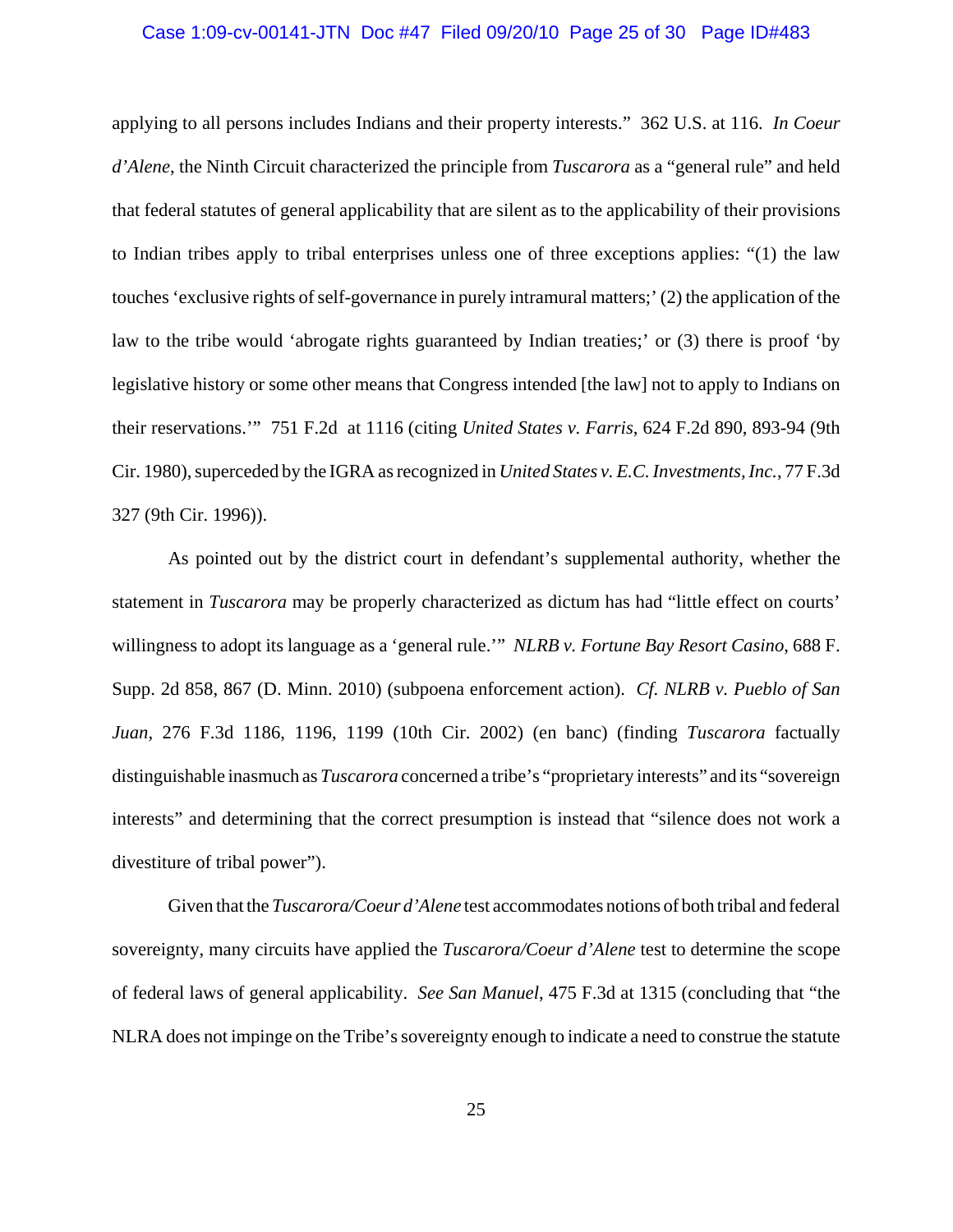# Case 1:09-cv-00141-JTN Doc #47 Filed 09/20/10 Page 26 of 30 Page ID#484

narrowly against application to employment at the Casino"); *Fla. Paraplegic Ass'n v. Miccosukee Tribe of Indians*, 166 F.3d 1126, 1128-30 (11th Cir. 1999) (concluding that the ADA applies to Indian tribes); *Reich v. Mashantucket Sand & Gravel*, 95 F.3d 174, 177-82 (2d Cir. 1996) (concluding that OSHA applies to Indian tribes); *Smart v. State Farm Ins. Co.*, 868 F.2d 929, 932-36 (7th Cir. 1989) (applying ERISA to an employee benefits plan established and operated by an Indian tribe). *See also Equal Employment Opportunity Comm. v. Fond du Lac Heavy Equip. and Const. Co., Inc.*, 986 F.2d 246, 249 (8th Cir. 1993) (applying *Tuscarora/Coeur d'Alene* test to hold in the ADEA case that "[f]ederal regulation of the tribal employer's consideration of age in determining whether to hire the member of the tribe to work at the business located on the reservation interferes with an intramural matter that has traditionally been left to the tribe's self-government"). The Sixth Circuit Court of Appeals has not addressed the applicability of the *Tuscarora/Coeur d'Alene* test.

Again, defendant has not yet decided whether to exert its discretionary jurisdiction over plaintiff on the unfair labor practice charge giving rise to this case, and, unless plaintiff may properly bring the jurisdiction question to this Court, this Court is not empowered to decide the question in the first instance. Without subject-matter jurisdiction, any order this Court issues is meaningless and void.

#### **4.** *No Federal Question*

Having decided that invoking 28 U.S.C. § 1331 and § 1362 does not alone establish subjectmatter jurisdiction, plaintiff must create federal-question jurisdiction by means of a well-pleaded complaint establishing either that the NLRA creates its cause of action or that its right to relief depends on resolution of a substantial question of federal law. *See Franchise Tax Bd.*, 463 U.S. at 27-28. Plaintiff's argument is clearly not that the NLRA creates its cause of action but that its right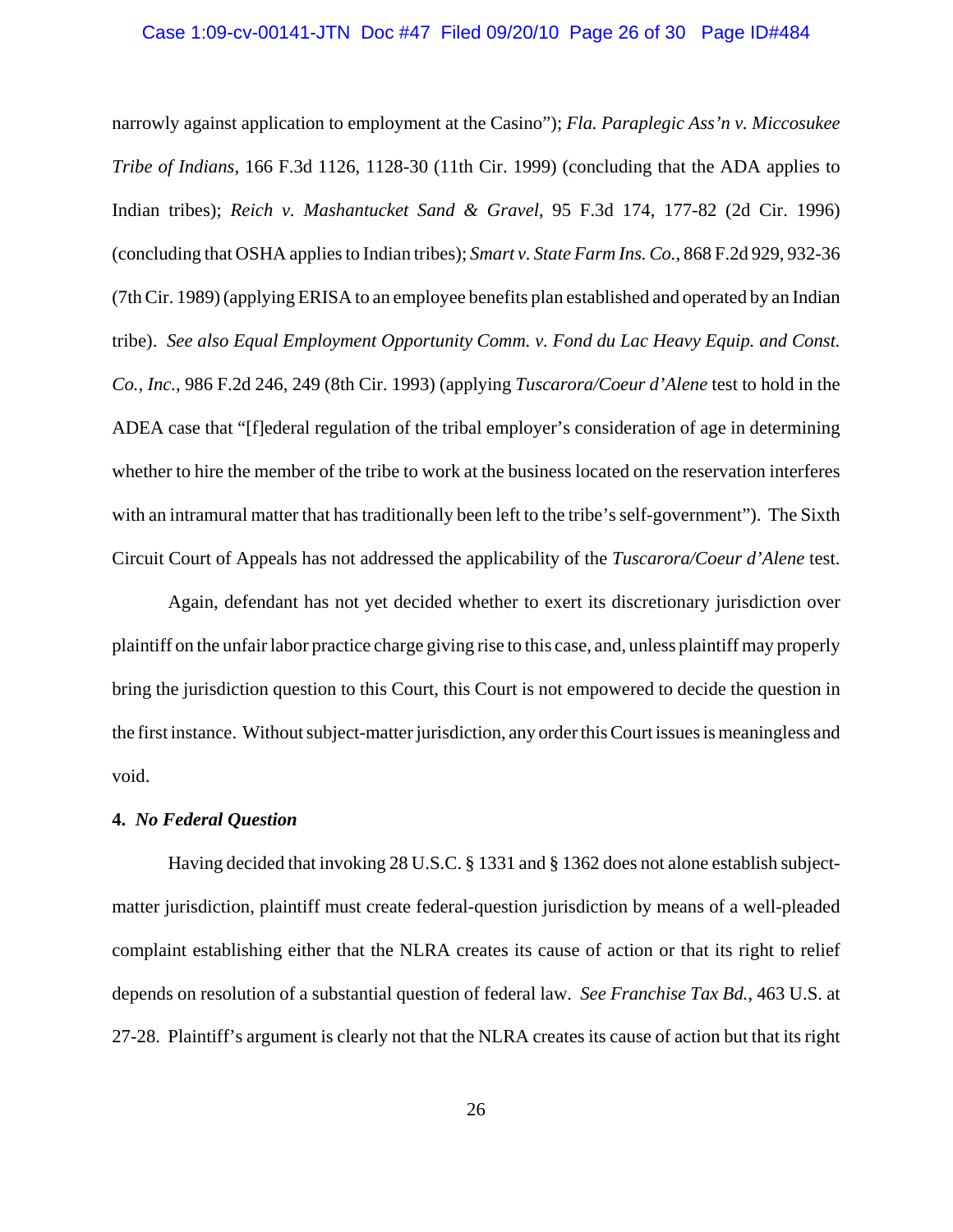## Case 1:09-cv-00141-JTN Doc #47 Filed 09/20/10 Page 27 of 30 Page ID#485

to relief depends on resolution of a substantial question of federal law, to wit, whether defendant may properly proceed against it. Plaintiff concedes that defendant could bring an original action to claim preemption, *see, e.g.*, *NLRB v. State of Florida*, 868 F.2d 391 (11th Cir. 1989), or challenge tribal law, *see, e.g.*, *NLRB v. Pueblo of San Juan*, 276 F.3d 1186 (10th Cir. 2002); however, plaintiff vigorously argues that defendant cannot, "without a clear directive from Congress," adjudicate such a claim against it through an administrative agency proceeding (Dkt 33 at 8).

Defendant responds that the agency proceeding is precisely the first forum for plaintiff's jurisdictional challenge and that plaintiff, like the tribe in *San Manuel*, may thereafter raise its objections in an appropriate court of appeal on judicial review of a final Board order pursuant to the procedures set forth in § 10(f) of the Act, 29 U.S.C. § 160(f) (Dkt 35 at 9, 16-19). Defendant argues that plaintiff's efforts to secure injunctive and declaratory relief in an ancillary district court proceeding run headlong into a multitude of binding and persuasive authorities consistently following the Supreme Court's decision in *Myers* (Dkt 35 at 26).

Plaintiff argues that the *Myers* exhaustion doctrine does not destroy "this Court's § 1362 subject-matter jurisdiction;" rather, § 1362 fully sustains this Court's jurisdiction to proceed to protect the unique interests of an Indian tribe in the face of an exhaustion challenge (Dkt 36 at 10). However, for the reasons previously stated, plaintiff's argument lacks merit as § 1362 is not alone a substantive basis for this Court's jurisdiction.

Plaintiff also argues that it is the proceeding itself, not the outcome or the enforcement of any final order of a circuit court of appeals, which will cause plaintiff harm (Dkt 36 at 9). However,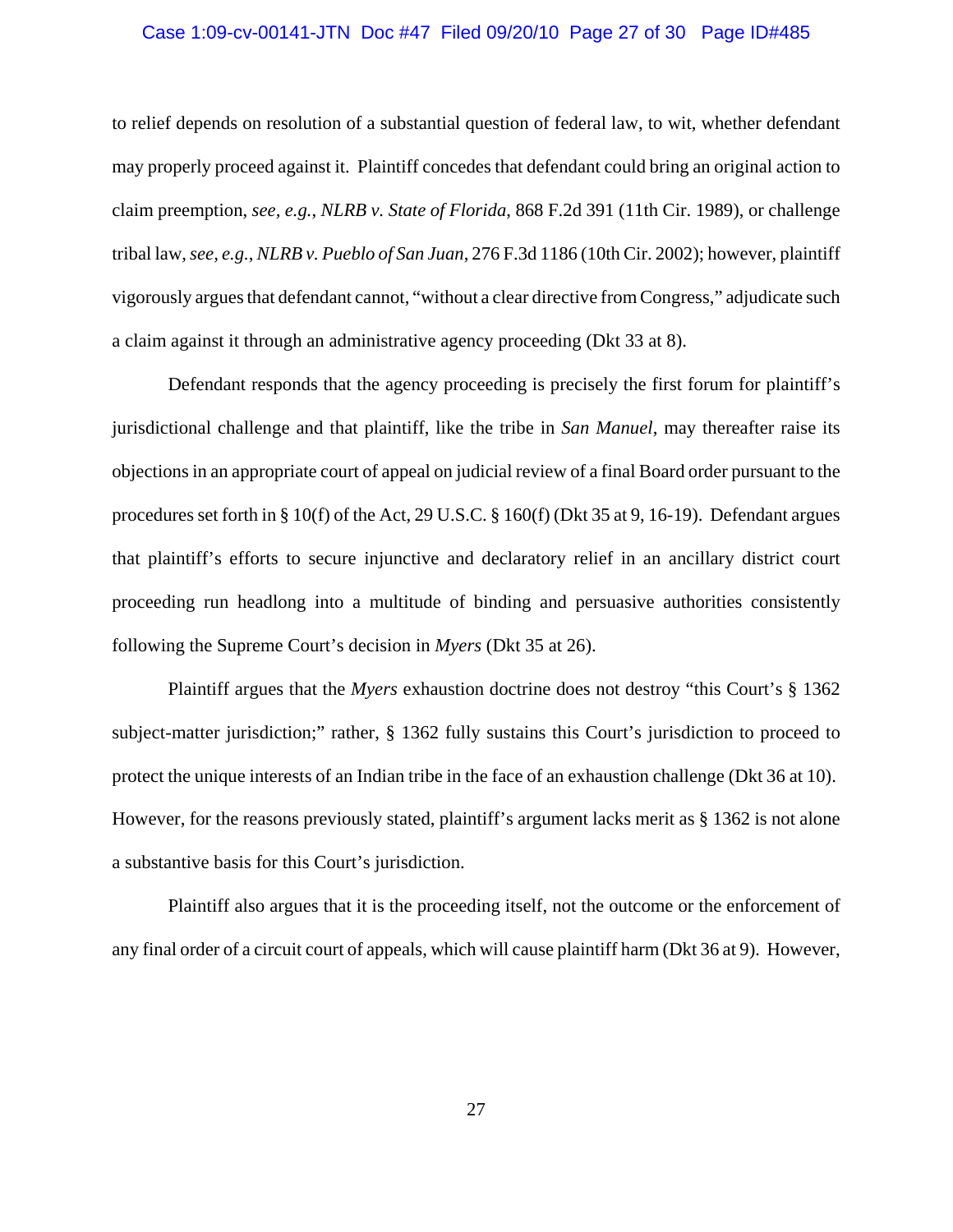## Case 1:09-cv-00141-JTN Doc #47 Filed 09/20/10 Page 28 of 30 Page ID#486

this argument has been rejected numerous times, most notably in *Myers* itself.<sup>3</sup> See Myers, 303 U.S. at 51-52. *See also Detroit Newspaper*, 286 F.3d at 401 (holding that the district court erred in finding subject-matter jurisdiction existed on the basis that the employers would suffer harm by having to litigate the matter as a basis "without foundation in the jurisprudence"); *Sears, Roebuck & Co. v Solien (Solien III)*, 450 F.2d 353 (8th Cir. 1971) (mere assertion of illegality of practice of NLRB regional director, when full NLRB and appellate review is available, was insufficient to grant federal district court subject matter jurisdiction in face of doctrine of exhaustion of administrative remedies).

Moreover, as defendant points out, plaintiff's asserted basis for jurisdiction, *i.e.,* its alleged injury to tribal sovereignty caused by unfair labor practice proceedings, is fundamentally at odds with Congress' determination that no injury occurs until after the Board issues a final order, at which time circuit court review is available pursuant to § 10(f), 29 U.S.C. § 160(f) (Dkt 37 at 10).<sup>4</sup> See

<sup>&</sup>lt;sup>3</sup>Interestingly, the argument was also rejected before the Supreme Court issued its decision in *Myers. See, e.g., Lyons v Eagle-Picher Lead Co.*, 90 F.2d 321, 323 (10th Cir. 1937) (in an employer's suit to enjoin the NLRB, its members, its trial examiner, and its attorney from prosecuting an unfair labor practice complaint and enforcing the statute against it, the district court granted a temporary injunction on the ground that the employer's operations did not affect interstate commerce, but the court of appeals remanded with directions to dismiss the bill, determining that the NLRB was "proceeding within its lawful powers"); *Carlisle Lumber Co. v Hope*, 83 F.2d 92, 92 (9th Cir. 1936) (in an employer's suit to enjoin an NLRB Regional Director from considering an unfair labor practice complaint where the employer asserted it was not engaged in interstate commerce, the court of appeals denied the application for a temporary injunction, saying that it was "not persuaded that irreparable injury would result to the appellant from the hearing before the Board where the order of the Board is without force until a hearing before a court and an order of the court based thereon").

<sup>&</sup>lt;sup>4</sup>Defendant also asserts that even if Congress had not so determined, plaintiff's claim of injury to sovereignty is illusory inasmuch as a determination by the Board that plaintiff qualifies as an NLRA "employer" would not in any way diminish plaintiff's ability to continue to act as a government (Dkt 37 at 10).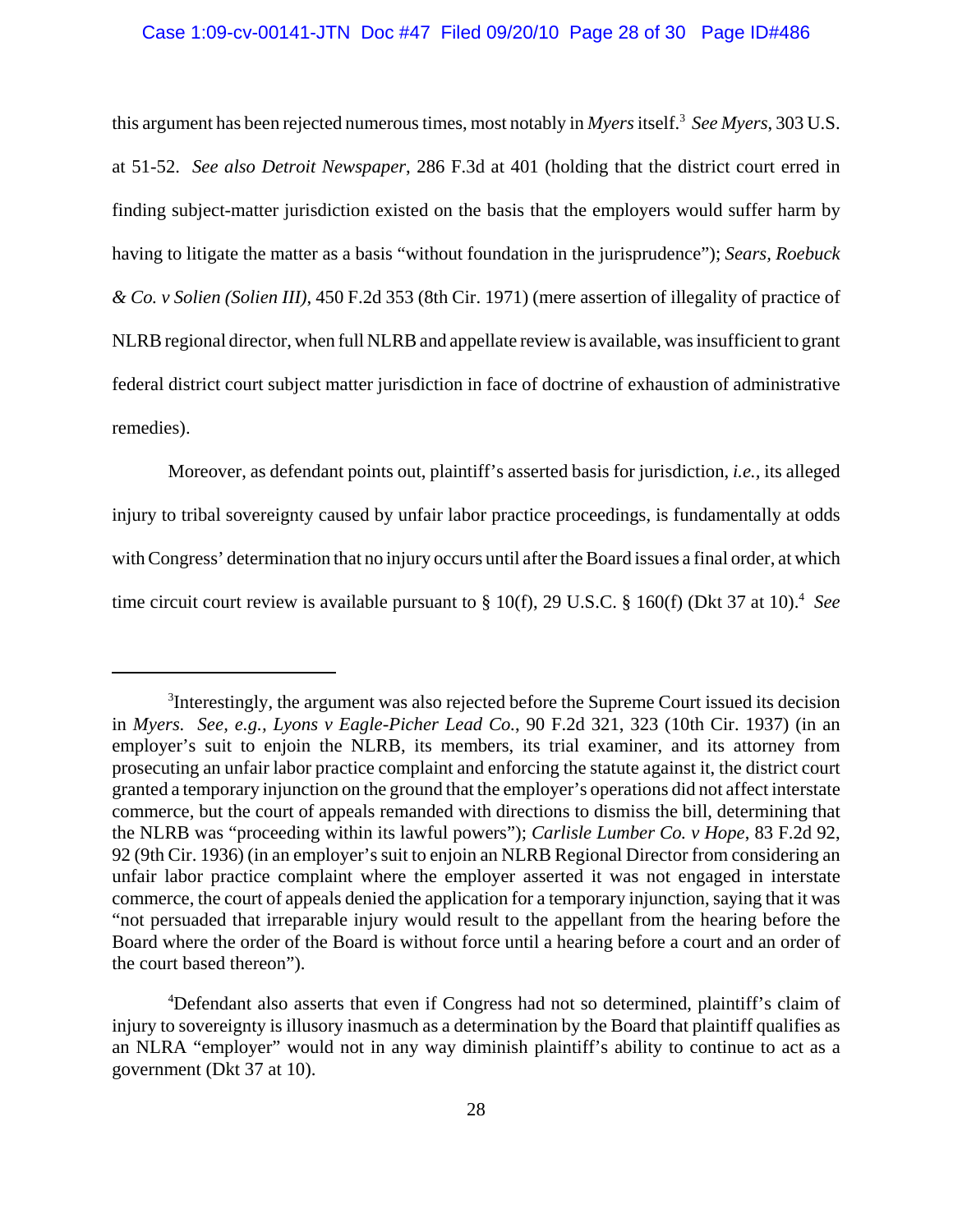# Case 1:09-cv-00141-JTN Doc #47 Filed 09/20/10 Page 29 of 30 Page ID#487

*Western Shoshone*, 1 F.3d at 1058-59 n.4 ("plaintiffs cannot claim the administrative process is inadequate until they attempt to invoke it"). Defendant correctly points out that an appellate court would, in any event, deny the NLRB's petition for enforcement if it were persuaded that defendant lacked jurisdiction over plaintiff's activities (Dkt 35 at 19).

Plaintiff has simply not established federal-question jurisdiction. The NLRA does not create a cause of action for a plaintiff in federal district court. To the extent plaintiff's right to relief depends on resolution of a substantial question of federal law, namely, the NLRB's exercise of jurisdiction over it, that question is properly decided by the NLRA in the first instance, then the court of appeals. This Court lacks jurisdiction to prevent the NLRB from proceeding on the charge that plaintiff is engaged in an unfair labor practice.

Because this Court lacks jurisdiction over the subject matter of plaintiff's complaint, plaintiff's motion for summary judgment of the complaint is moot. Determination of the validity of a claim is, in itself, an exercise of jurisdiction*. See Moir*, 895 F.2d at 269 (citing *Bell v. Hood*, 327 U.S. 678, 682 (1946)).

## **III. CONCLUSION**

For the foregoing reasons, the Court grants defendant dismissal of plaintiff's Amended Verified Complaint pursuant to FED. R. CIV. P.  $12(b)(1) \& (h)(3)$  for lack of subject-matter jurisdiction, and the Court therefore denies as moot plaintiff's Motion for Summary Judgment (Dkt 33). As the Court's decision resolves all pending claims, a Judgment will be entered consistent with this Opinion and Order. *See* FED. R. CIV. P. 58.

Accordingly: